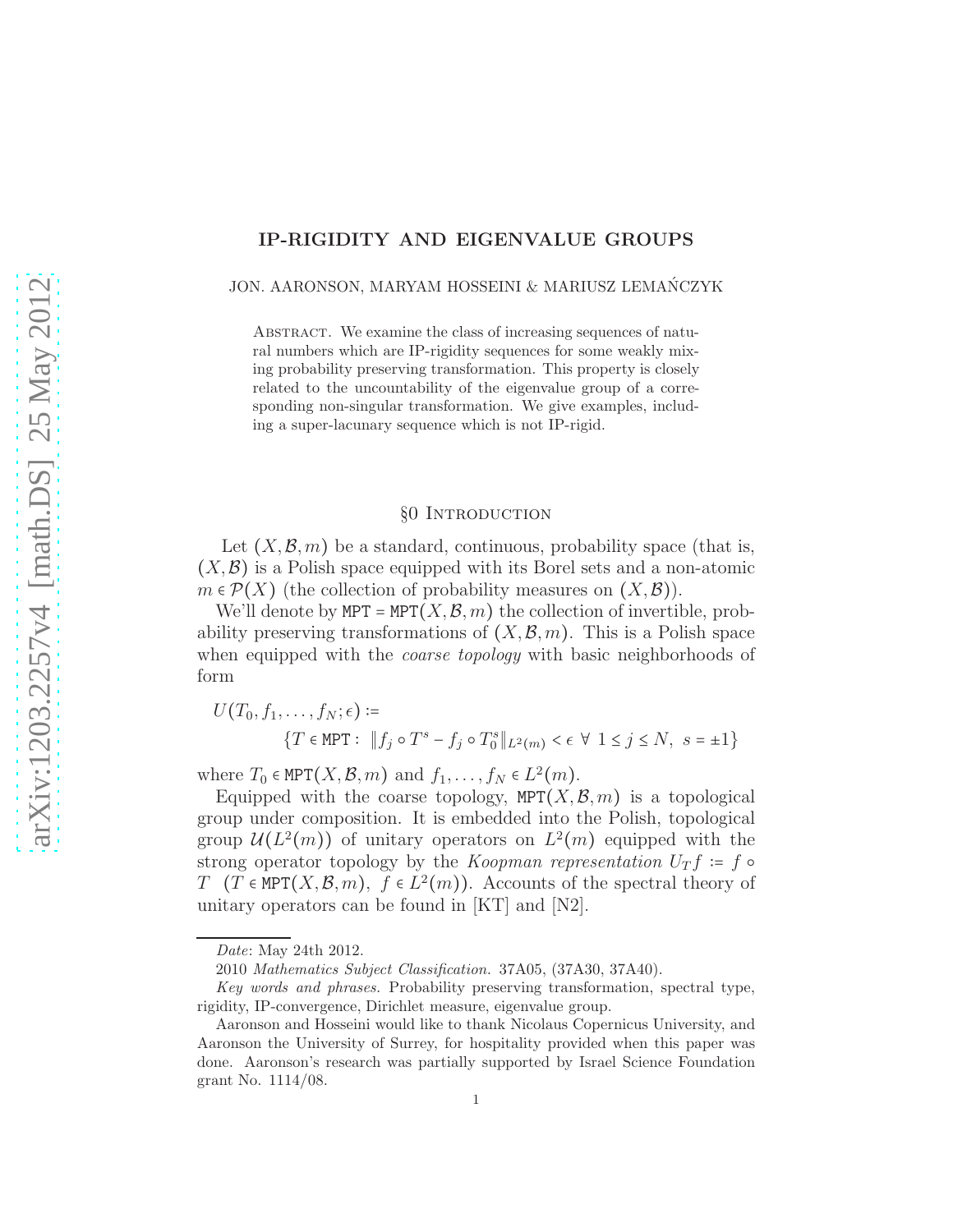### Recurrence and rigidity.

A sequence  $q \in \mathbb{N}^{\mathbb{N}}(\uparrow) := \{q \in \mathbb{N}^{\mathbb{N}} : q_n < q_{n+1} \ \forall \ n \geq 1\}$  is called a sequence of *recurrence* for  $T \in \text{MPT}(X, \mathcal{B}, m)$  if  $\limsup_{n \to \infty} \mu(A \cap T^{-q_n}A)$ 0 for each  $A \in \mathcal{B}$  of positive measure.

Rigidity is a stronger version of recurrence.

An sequence  $q \in \mathbb{N}^{\mathbb{N}}(\uparrow)$  is called a *rigidity sequence* for  $T \in \text{MPT}(X,\mathcal{B},m)$ if  $\mu(T^{q_n}A \Delta A) \to 0$  for each  $A \in \mathcal{B}$ ; equivalently

$$
\text{(x)} \qquad \qquad T^{q_n} \xrightarrow[n \to \infty]{\text{MPT}} \text{Id}.
$$

Using spectral theory one sees that  $(X)$  is equivalent to the restricted spectral type  $\sigma_T$  of T (i.e.  $U_T|_{L^2(m)_0}$ ) having the *Dirichlet property* along  $q$ , that is

$$
(\ddagger) \qquad \chi_{q_n} \xrightarrow[n \to \infty]{L^2(\mathbb{T}, \sigma_T)} 1.
$$

where  $\chi_k(t) \coloneqq e^{2\pi i kt}$ .

Rigidity sequences for non-trivial transformations must be sparse. In particular, unless  $T \in MPT$  is purely periodic any rigidity sequence for  $T$  has at most finite intersection with each of its translates whence has zero Banach density.

Additional properties of rigidity sequences are studied in [BJLR] & [EG] including the rigidity properties of lacunary and super-lacunary sequences, a sequence  $q \in \mathbb{N}^{\mathbb{N}}(\uparrow)$  being called *lacunary* if  $\frac{q_{n+1}}{q_n} \geq \lambda$  $1 \forall n \geq 1$  and super-lacunary if  $\frac{q_{n+1}}{q_n} \xrightarrow[n \to \infty]{} \infty$ .

Rigid factors, mild mixing and IP sets. Let  $T \in \text{MPT}(X,\mathcal{B},m)$ and let  $q \in \mathbb{N}^{\mathbb{N}}(\uparrow)$ . It is well known that the collection of sets

( $\mathcal{A}$ )  $\mathcal{R}(q) \coloneqq \{ A \in \mathcal{B} : m(A \Delta T^{q_n} A) \xrightarrow[n \to \infty]{} 0 \}$ 

is a T-invariant,  $\sigma$ -algebra. It corresponds to the maximal factor of T which is rigid along q. The transformation  $T \in \text{MPT}(X,\mathcal{B},m)$  is called mildly mixing if it has no non-trivial, rigid factor along any  $q \in \mathbb{N}^{\mathbb{N}}(\uparrow)$  $(as in [FW]).$ 

Since the spectral type  $\sigma_S$  of a factor S of T is absolutely continuous with respect to  $\sigma_T$ , it is evident that T has some non-trivial rigid factor if and only if ∃ a *Dirichlet measure*  $\mu \ll \sigma_T$ , (that is, one satisfying (‡) along some  $q \in \mathbb{N}^{\mathbb{N}}(\uparrow)$ .

An IP-set is a collection of "finite sum sets" of form

$$
FS(q) \coloneqq \{q(F): F \in \mathcal{F}\}\
$$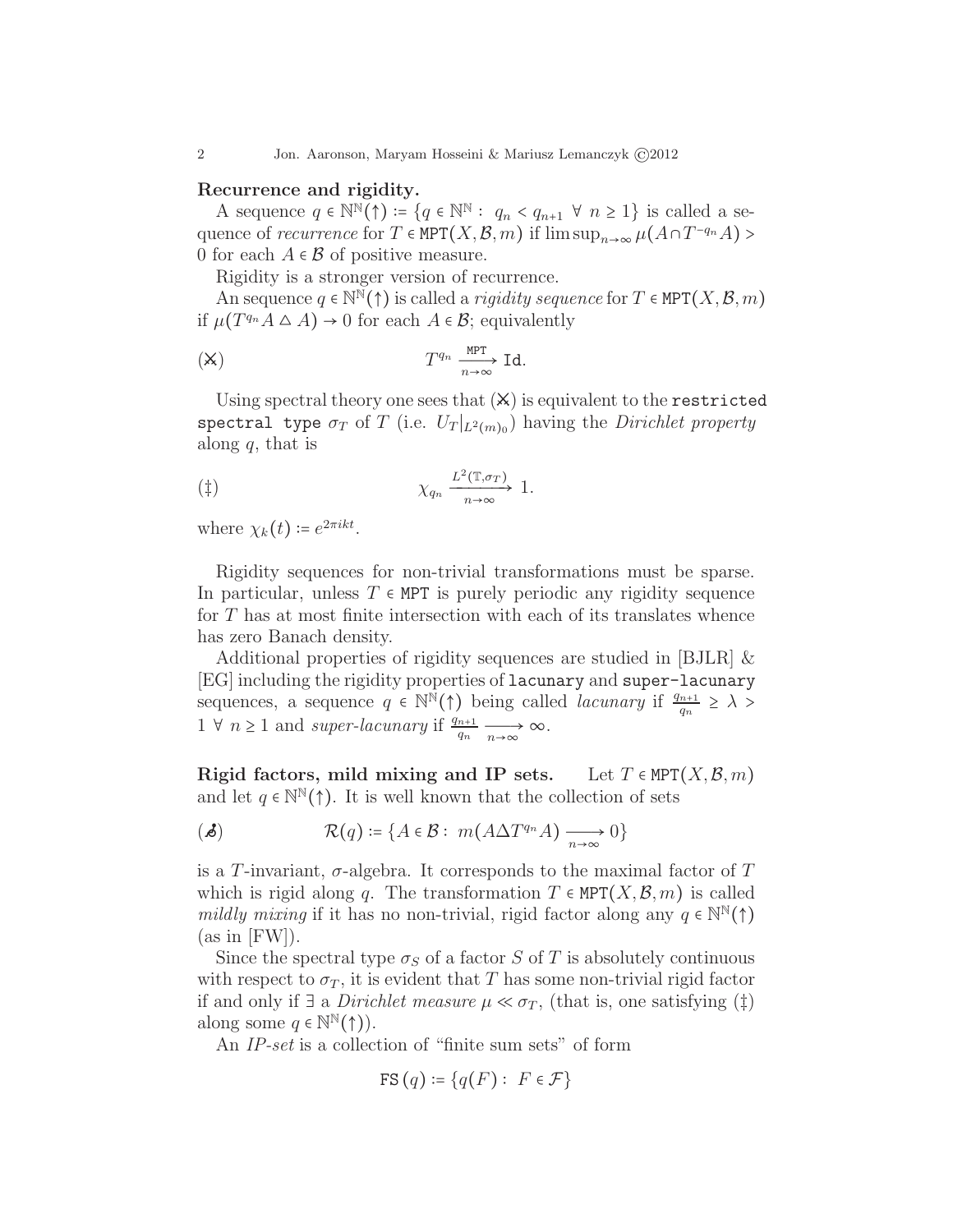where  $q \in \mathbb{N}^{\mathbb{N}}(\uparrow)$  and for

$$
F \in \mathcal{F} \coloneqq \{\mathtt{finite, nonempty subsets of } \mathbb{N}\}, \ q(F) \coloneqq \sum_{j \in F} q_j.
$$

This notion appears in combinatorics, ultrafilter theory, topological dynamics (see [Fu] and [HS]) and also in ergodic theory.

As shown in [Fu],  $T \in \text{MPT}(X,\mathcal{B},m)$  is mildly mixing if and only if  $\exists K \in \mathbb{N}$  which intersects with every finite sum set so that

$$
m(A \cap T^{-n}B) \xrightarrow[n \to \infty, n \in K]{} m(A)m(B) \ \forall \ A, \ B \in \mathcal{B};
$$

equivalently (see [HMP1]),

T is not mildly mixing if and only if  $\exists q \in \mathbb{N}^{\mathbb{N}}(\uparrow)$  so that

$$
\inf_{n \in \text{FS(q)}} |\widehat{\mu}(n)| > 0.
$$

The considerations involved give rise to the notion of

## IP convergence.

Let  $q \in \mathbb{N}^{\mathbb{N}}(\uparrow)$ . We'll say that a sequence  $a : \mathbb{N} \to Z$  (a metric space) converges IP to  $L \in \mathbb{Z}$  along  $FS(q)$ 

written 
$$
a(n) \xrightarrow[n \to \infty]{FS(q)} L
$$
, in Z if  

$$
a(q(F)) \xrightarrow[F \in \mathcal{F}, \min F \to \infty]{Z} L.
$$

This paper is about

### IP-rigidity.

We'll say that  $b \in \mathbb{N}^{\mathbb{N}}(\uparrow)$  is

an IP-rigidity sequence for  $T$  and that  $T$  is IP-rigid along b if

$$
T^n \xrightarrow[n \to \infty]{\text{FS (b)}} \text{Id in MPT}.
$$

Let

**IPRWM** :=  $\{b \in \mathbb{N}^{\mathbb{N}}(\uparrow) : \exists T \in \text{MPT}(X, \mathcal{B}, m), \text{weakly mixing } \& \text{ IP-rigid along } b\}.$ 

Any rigid transformation is IP-rigid on some subsequence (see [Fu]). On the other hand if a transformation is IP-rigid on  $q \in \mathbb{N}^{\mathbb{N}}(\uparrow)$ , then it is rigid along much thicker subsequences (see §5).

Similarly to  $(\mathbf{\mathcal{A}})$ , for  $q \in \mathbb{N}^{\mathbb{N}}(\uparrow)$ , the collection

$$
\mathcal{R}_{IP}(q) \coloneqq \{ A \in \mathcal{B} : \ m(A \Delta T^n A) \xrightarrow[n \to \infty]{\text{FS}(q)} 0 \}
$$

is a T-invariant,  $\sigma$ -algebra. It corresponds to the maximal factor of T which is IP-rigid along q. As above,  $T$  has a non-trivial factor, IP-rigid along q if and only if  $\lim_{N\to\infty} \inf_{F\in\mathcal{F}} \inf_{\pi\in\mathcal{F}} |\widehat{\sigma}_T(q(F))| > 0.$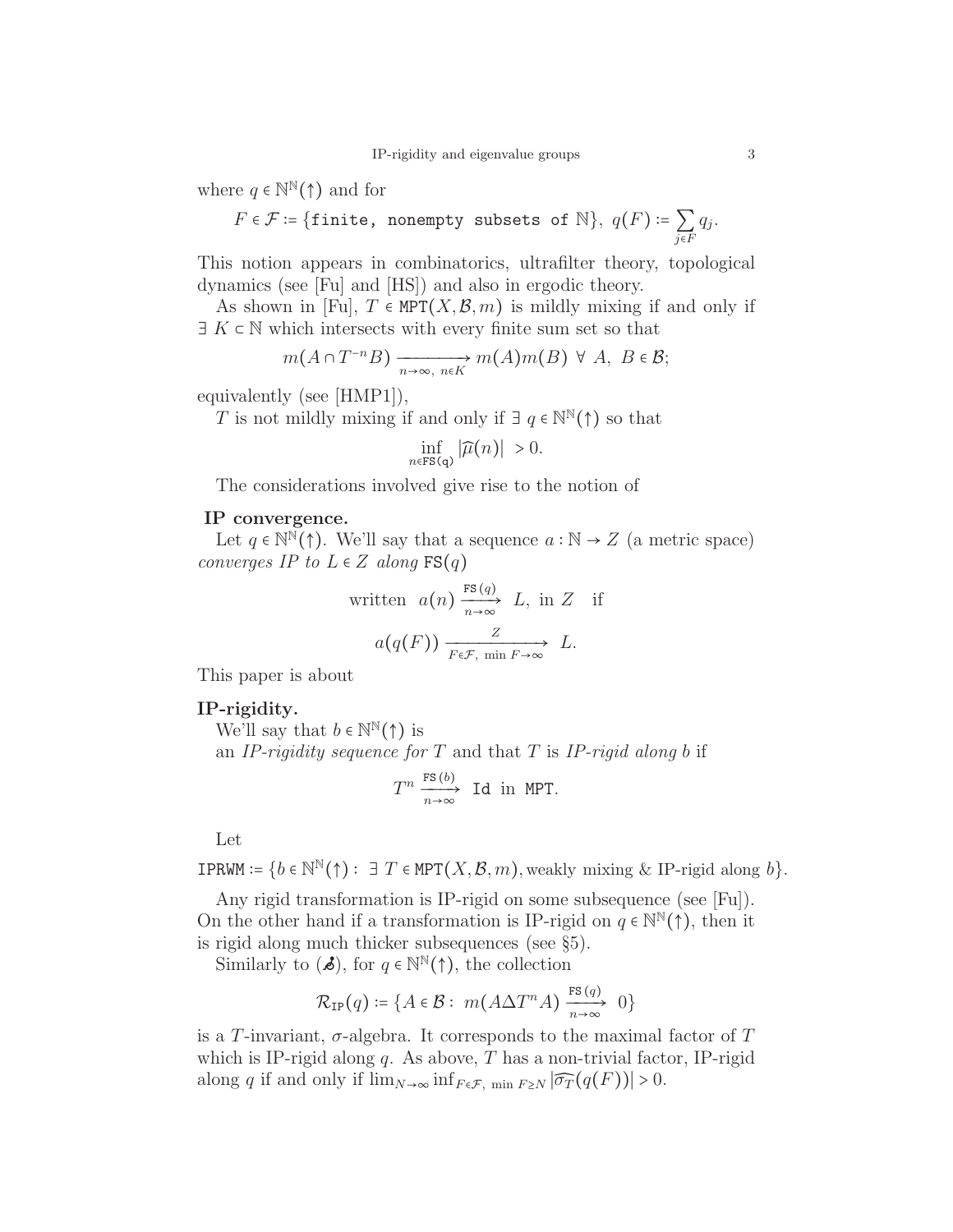The existence of IP-Dirichlet measures along  $b \in \mathbb{N}^{\mathbb{N}}(\uparrow)$  is related to the groups

$$
G_p(b) \coloneqq \{ t \in \mathbb{T} : \sum_{n=1}^{\infty} \|b_n t\|^p < \infty \} \ (0 < p < \infty) \ \& G_{\infty}(b) \coloneqq \{ t \in \mathbb{T} : \|b_n t\| \xrightarrow[n \to \infty]{} 0 \}
$$

where for  $x \in \mathbb{R}$ ,  $||x|| := \min_{n \in \mathbb{Z}} |x - n|$ .

These groups are discussed in [AN] and [HMP2].

## Results.

**Proposition 1** Suppose that  $b \in \mathbb{N}^{\mathbb{N}}(\uparrow)$ , then

 $|G_1(b)| > \aleph_0 \implies b \in \text{IPRWM}.$ 

Proposition 1 (which is folklore) can be proved using Propositions 1.1 and 1.2 (below).

Theorem 2 If  $b \in \mathbb{N}^{\mathbb{N}}(\uparrow)$ , then

 $b \in \text{IPRWM} \implies |G_2(b)| > \aleph_0.$ 

Theorem 2 also provides an answer to a question in [BJLR]:

 $\bigcirc$  if  $b \in \text{IPRWM}$ , then some irrational rotation is rigid along b because if  $|G_2(b)| > \aleph_0$  then  $\exists \alpha \in G_2(b) \setminus \mathbb{Q}$ . It follows that rotation of  $\mathbb{T}$  by  $\alpha$ is rigid along  $b$ .  $\mathbb{Z}$ 

The converse of theorem 2 holds for arithmetic sequences and Erdos-Taylor sequences for different reasons.

A sequence  $q \in \mathbb{N}^{\mathbb{N}}(\uparrow)$  is called *arithmetic* if it is either

- multiplicative in the sense that  $q_n|q_{n+1} \forall n \geq 1$ ; or it is the
- principal denominator sequence of some  $\alpha \in \mathbb{T} \setminus \mathbb{Q}$ , being defined by  $q_0 = 1$ ,  $q_1 = a_1$ ,  $q_{n+1} = a_{n+1}q_n + q_{n-1}$  where  $\alpha = [0; a_1, a_2, \dots]$  is the continued fraction expansion of  $\alpha$ .

**Proposition 3** Let  $b \in \mathbb{N}^{\mathbb{N}}(\uparrow)$ , be arithmetic. The following statements are equivalent.

(a) 
$$
\overline{\lim}_{n \to \infty} \frac{b_{n+1}}{b_n} = \infty.
$$
 (b)  $|G_1(b)| > \aleph_0$ .  
(c)  $b \in \text{IPRWM}$ . (d)  $|G_2(b)| > \aleph_0$ .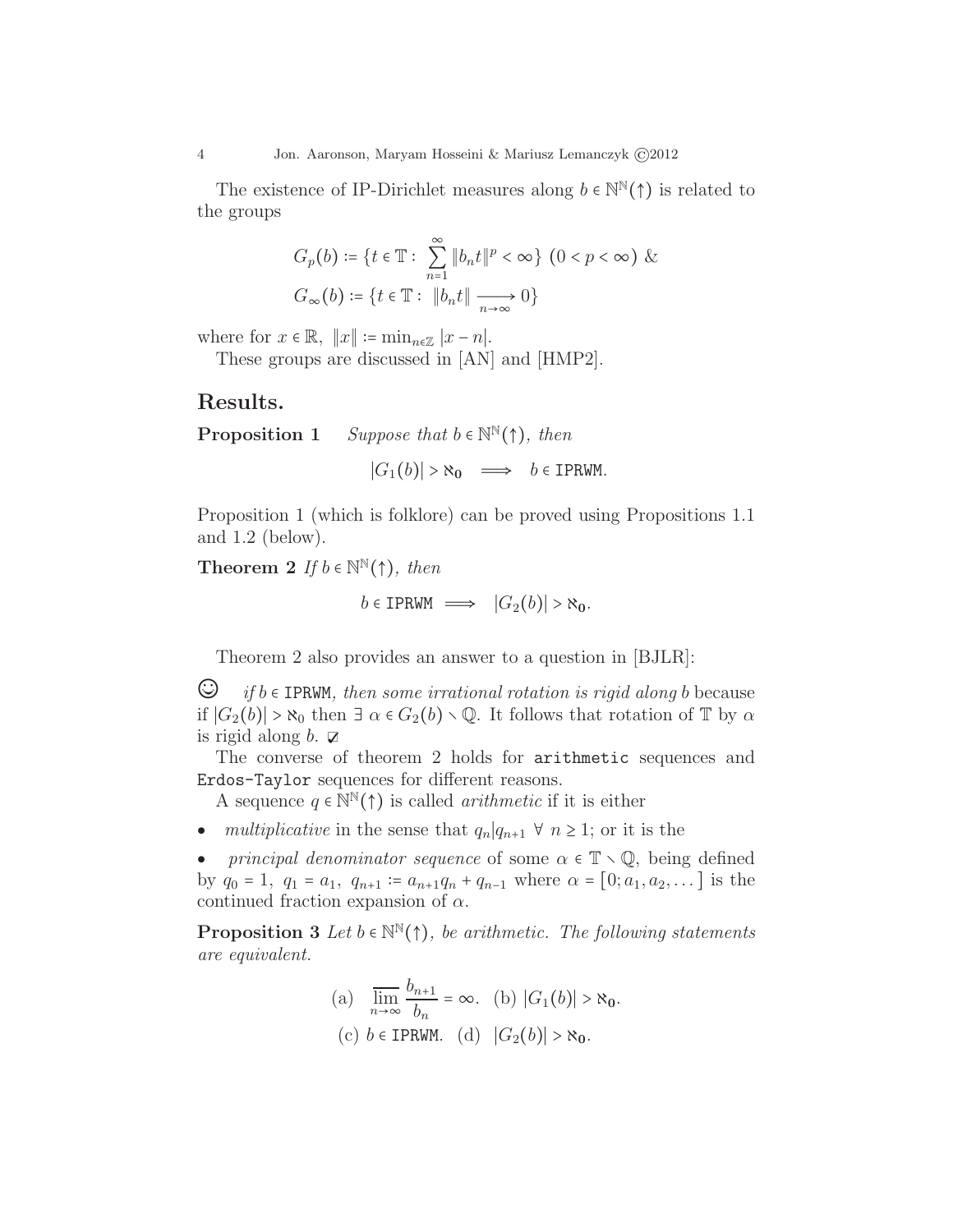The Erdos-Taylor sequence associated to  $(a_1, a_2, ...) \in \mathbb{N}^{\mathbb{N}}$  is  $b =$  $(b_1, b_2, \dots) \in \mathbb{N}^{\mathbb{N}}(\uparrow)$  defined by

$$
b_1 \coloneqq 1. \quad b_{n+1} \coloneqq a_n b_n + 1.
$$

Erdos-Taylor sequences were introduced in [ET] and are considered to be "extremely non-arithmetic".

**Proposition 4** If  $b \in \mathbb{N}^{\mathbb{N}}(\uparrow)$ , is an Erdos-Taylor sequence, then

(i) 
$$
\sum_{n\geq 1} \left(\frac{b_n}{b_{n+1}}\right)^2 < \infty \iff
$$
 (ii)  $b \in \text{IPRWM} \iff$  (iii)  $|G_2(b)| > \aleph_0$ .

We'll see that there are super-lacunary Erdos-Taylor sequences  $b \& q \in \mathbb{R}$  $\mathbb{N}^{\mathbb{N}}(\uparrow)$  satisfying  $|G_2(b)| > \aleph_0 \& G_1(b) = \{0\}$  and  $G_2(q) = \{0\}.$ 

## Eigenvalue Groups and theorem 2.

Groups of form  $G_2$  appear as eigenvalue groups (see [AN]). Eigenvalue groups and rigidity are related as follows:

An ergodic probability preserving transformation S is not mildly mixing (i.e. has a rigid factor) if and only if there is a conservative, ergodic non-singular transformation T so that  $S \times T$  is not ergodic (see [FW]). By the ergodic multiplier theorem of M. Keane (see e.g. §2.7 of [A]), this situation is characterized by  $\sigma_S(e(T)) > 0$  where  $\sigma_S$  is the restricted spectral type of S and  $e(T)$  is the group of eigenvalues of T.

We prove Theorem 2 in §4 by considering a dyadic cocycle (see below) associated to  $b \in \mathbb{N}^{\mathbb{N}}(\uparrow)$  over the dyadic adding machine. The eigenvalue group of the Mackey range (as in p. 76-77 in [Z]) of this cocycle is  $G_2(b)$ . In case b is a growth sequence as in [A2], that is  $b(n) > \sum_{1 \leq k < n} b(k)$ , then the Mackey range preserves a  $\sigma$ -finite measure and is isomorphic to the appropriate dyadic tower over the dyadic adding machine (defined in  $[A2]$ ).

### Organization of the paper.

In §1 we establish the basic results on Dirichlet sets and measures and begin to consider membership of IPRWM.

In §2 we consider the class of arithmetic sequences, and prove Proposition 3.

In §3 we prove proposition 4 for Erdos-Taylor sequences and give our main examples.

The proofs of propositions  $3 \& 4$  both use Theorem 2 which is established in §4. In §5 we make some quantitative remarks on the growth of rigid sequences for transformations IP-rigid along some (particular)  $b \in \mathbb{N}^{\mathbb{N}}(\uparrow).$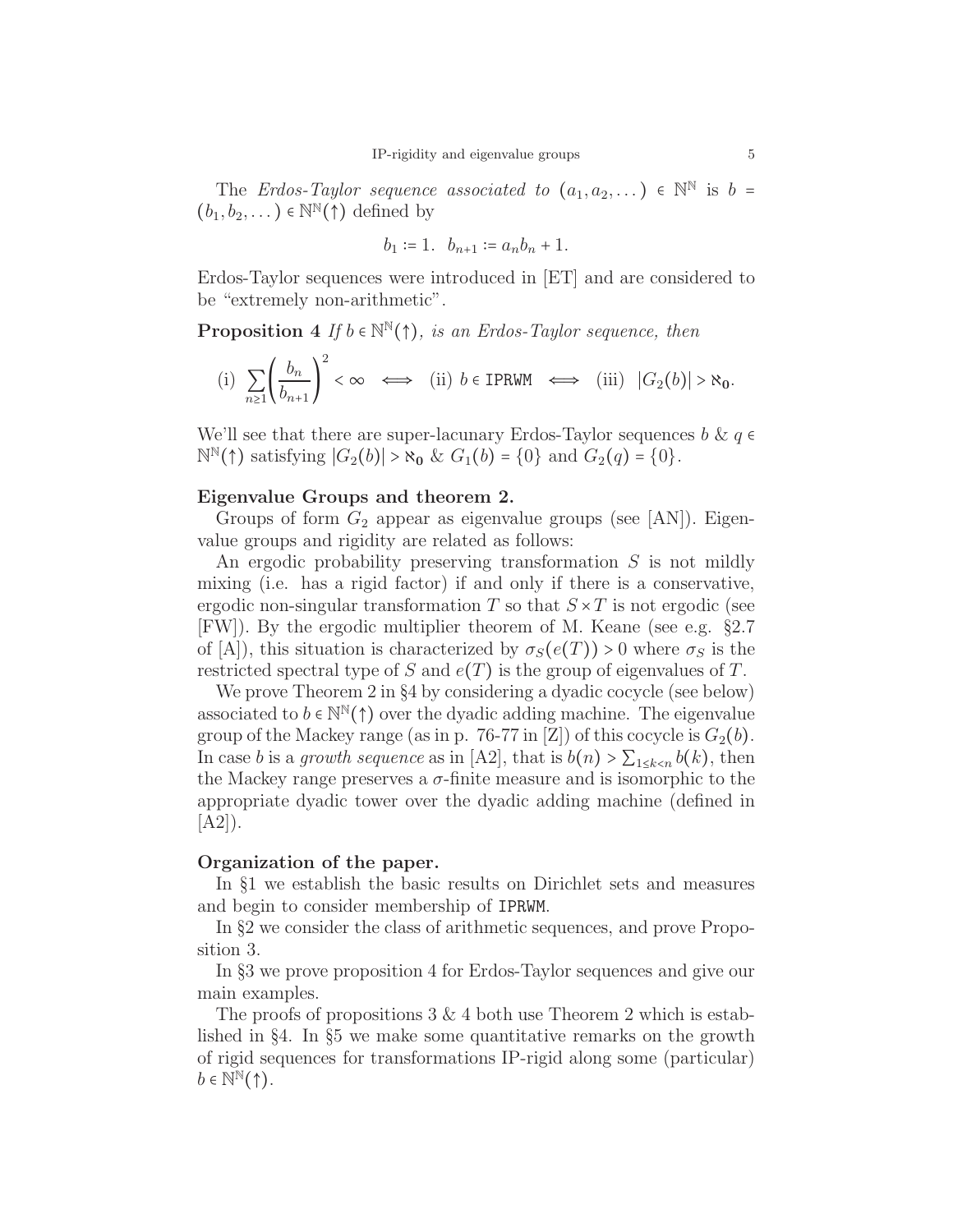## §1 Dirichlet sets and measures

Dirichlet sets. A *Dirichlet set* is a subset  $\Gamma \subset \mathbb{T}$  of form

$$
\Gamma(b) = \{t \in \mathbb{T} : \ \chi_{b_n}(t) \longrightarrow 1\}
$$

where  $b \in \mathbb{N}^{\mathbb{N}}(\uparrow)$  &  $\chi_n(t) \coloneqq e^{2\pi int}$ .

An *IP-Dirichlet set* is a subset  $\Gamma \subset \mathbb{T}$  of form

$$
\Gamma(\text{FS}(b)) = \{t \in \mathbb{T} : \ \chi_n(t) \xrightarrow[n \to \infty]{\text{FS}(b)} 1\}
$$

where  $b \in \mathbb{N}^{\mathbb{N}}(\uparrow)$ . Here, we have

**Proposition 1.1**  $For b \in \mathbb{N}^{\mathbb{N}}(\uparrow),$ 

$$
\Gamma(\text{FS}(b))=G_1(b).
$$

## Proof sketch of ⊆

It suffices to show that for  $t \in \mathbb{R}$ ,

$$
\|nt\| \xrightarrow[n \to \infty]{\text{FS}(b)} 0 \implies \sum_{n \ge 1} \|b_n t\| < \infty.
$$

For  $x \in \mathbb{R}$ , let  $\lfloor x \rfloor$  be the nearest integer to x (if there are two, take the lesser one), and let

$$
\langle x \rangle := x - \lfloor x \rfloor, \text{ then } |\langle x \rangle| = \|x\| \le \frac{1}{2}.
$$

Fix  $t \in \mathbb{R}$  so that  $\|nt\| \xrightarrow[n \to \infty]{\text{FS}(b)} 0$ , let  $K > 0$  be so that

$$
\|b(F)t\| < \frac{1}{16} \quad \forall \ F \in \mathcal{F}, \ \min \ F \ge K.
$$

If F,  $G \subset [K, \infty) \cap \mathbb{N}$  are disjoint finite sets, then

$$
\|b(F)t\|, \|b(G)t\|, \|b(F \cup G)t\| < \frac{1}{16}
$$

.

Since  $\langle b(F \cup G)t \rangle - \langle b(F)t \rangle - \langle b(G)t \rangle \in \mathbb{Z}$ , this forces  $\langle b(F \cup G)t \rangle = \langle b(F)t \rangle + \langle b(G)t \rangle.$ 

It follows that

$$
\sum_{n\geq K,~\langle b_nt\rangle\geq 0}\|b_nt\|\leq \frac{1}{16},~\sum_{n\geq K,~\langle b_nt\rangle< 0}\|b_nt\|\leq \frac{1}{16}~\&~\sum_{n\in \mathbb{N},~n\geq K}\|b_nt\|<\frac{1}{8}.\quad \ \ \varnothing.
$$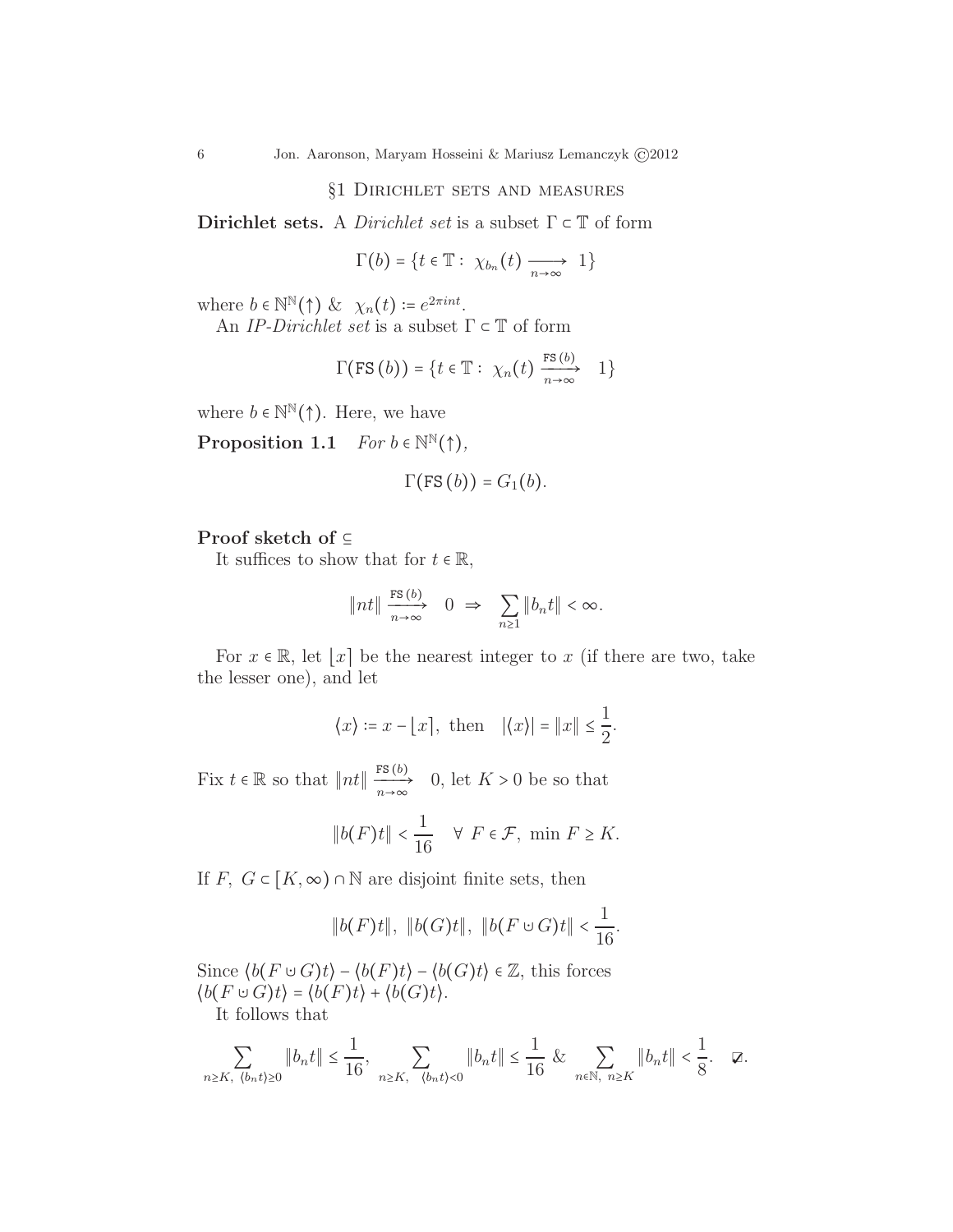Dirichlet measures. A probability measure  $\mu \in \mathcal{P}(\mathbb{T})$  is called

• a *Dirichlet* measure if

$$
\|\chi_{b_n} - 1\|_{L^2(\mu)} \xrightarrow[n \to \infty]{} 0
$$

for some  $b \in \mathbb{N}^{\mathbb{N}}(\uparrow)$  in which case  $\mu$  is called *Dirichlet along* b and

an IP Dirichlet measure if

$$
\|\chi_n - 1\|_{L^2(\mu)} \xrightarrow[n \to \infty]{\text{FS (b)}} 0
$$

for some  $b \in \mathbb{N}(\uparrow)$  in which case  $\mu$  is called IP-Dirichlet along b.

Evidently:

 $\chi_{n_k} \xrightarrow[k \to \infty]{L^2(\mu)} 1$  if and only if  $\widehat{\mu}(n_k) \xrightarrow[k \to \infty]{L^2(\mu)} \mu(\mathbb{T}),$ if  $\mu$  is IP-Dirichlet along b, then so is any  $\nu \ll \mu$ ,

if  $\mu$  is IP-Dirichlet, then  $\exists b \in \mathbb{N}^{\mathbb{N}}(\uparrow)$  so that  $\sum_{n\geq 1} ||\chi_{b_n} - 1||_{L^2(\mu)} < \infty$ , whence  $\mu(G_1(b)) = 1$  and  $\mu$  is IP-rigid along b.

By Proposition 1.1, a totally atomic measure  $\mu \in \mathcal{P}(\mathbb{T})$  is IP-Dirichlet along b if and only if  $\mu(G_1(b)) = 1$ . Examples in §4 (below) show that this is false for continuous measures  $\mu \in \mathcal{P}(\mathbb{T})$ .

# Proposition 1.2

**IPRWM** =  $\{b \in \mathbb{N}^{\mathbb{N}}(\uparrow) : \exists \mu \in \mathcal{P}(\mathbb{T}) \text{ continuous & IP-Dirichlet along } b\}.$ 

**Proof of** ⊆ Suppose that  $b \in$  IPRWM and that  $(X, \mathcal{B}, m, T)$  is a weakly mixing, probability preserving transformation so that  $T^n \xrightarrow[n \to \infty]{\text{FS}(b)} \text{Id}.$ Fix  $f \in L^2(m)$ ,  $\int_X f dm = 0$ ,  $\int_X |f|^2 dm = 1$ . The spectral measure of  $f$ :  $\mu \in \mathcal{P}(\mathbb{T})$  is continuous and IP-Dirichlet along b.

**Proof of** ⊇ Suppose that  $\mu_0 \in \mathcal{P}(\mathbb{T})$  is continuous and IP-Dirichlet along b. Let  $\mu$  be the symmetrization of  $\mu_0$  (also continuous and IP-Dirichlet along b) and let  $(X, \mathcal{B}, m, T)$  be the shift of the Gaussian process with spectral measure  $\mu$ . The spectral type of  $(X, \mathcal{B}, m, T)$  is  $\sigma_T = \sum_{n\geq 0} \mu^{n*}$  where  $\mu^{n*}$  denotes the *n*-fold convolution of  $\mu$  with itself (see e.g. [CFS]). Each  $\mu^{K*}$  is continuous (whence T is weakly mixing) and IP-Dirichlet along b (since  $\widehat{\mu^{K*}}(n) = \widehat{\mu}(n)^K \frac{\operatorname{rs}(b)}{n \to \infty}$  1). Every  $\nu \ll \sigma_T$ is also IP-Dirichlet along b and T is IP-rigid along b. Thus  $b \in IPRWM$ . V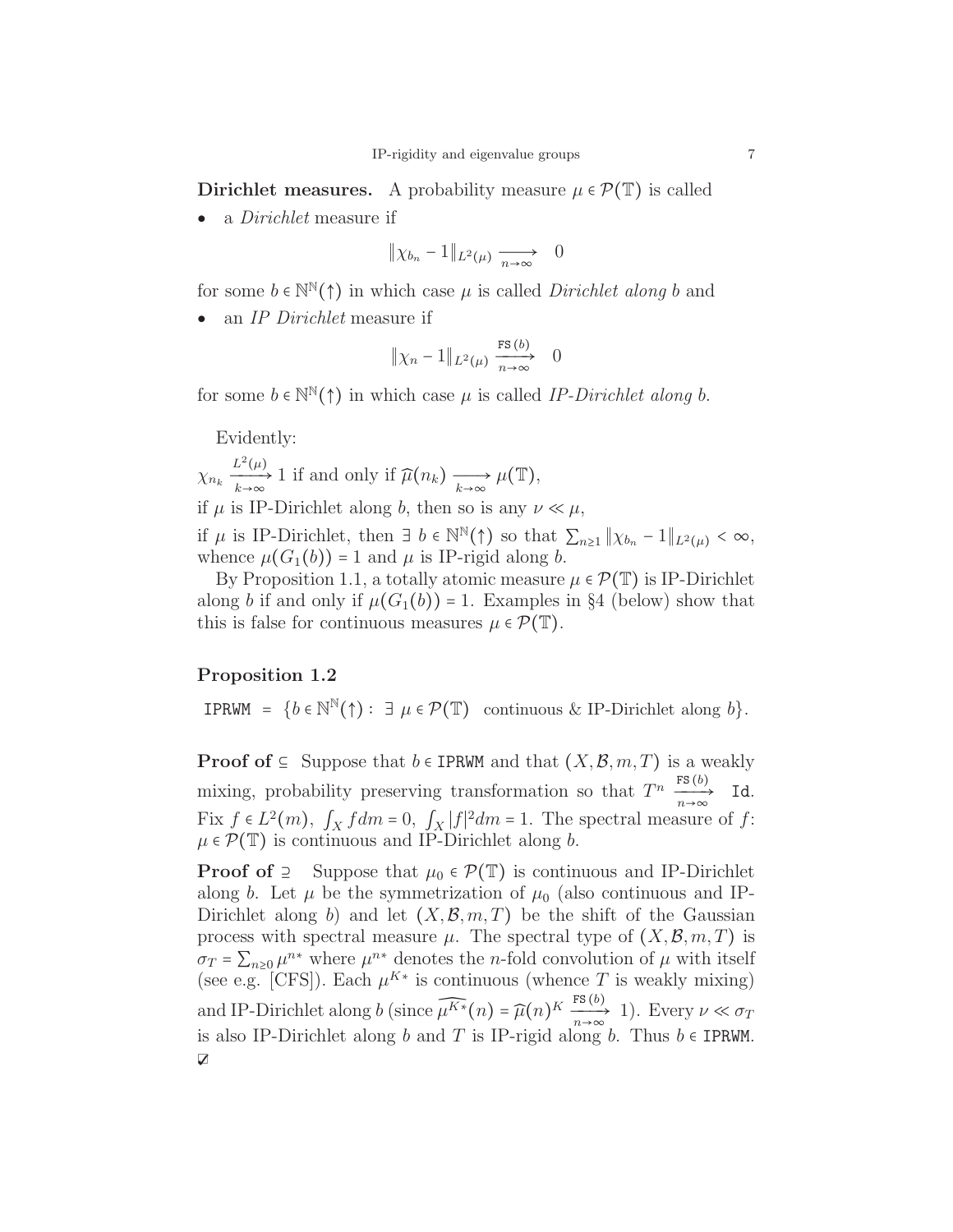It follows from proposition 1.2 that if  $b \in \mathbb{N}^{\mathbb{N}}(\uparrow)$  is an IP rigidity sequence for some T  $\epsilon$  MPT not of discrete spectrum (i.e.  $\sigma_T$  is not totally atomic) then  $b \in \text{IPRWM}$ .

We complete this section with a "mixed" multiplicative-finite sum condition for membership in IPRWM.

**Proposition 1.3** Suppose that  $b \in \mathbb{N}^{\mathbb{N}}(\uparrow)$  and that  $\exists S \subset \mathbb{N}$  infinite, so that  $\sum_{n\in S}\frac{b_n}{b_{n+1}}$  $\frac{b_n}{b_{n+1}} < \infty$ , and  $b_n | b_{n+1}$  for  $n \notin S$ , then  $b \in \text{IPRWM}$ .

If  $\mathbb{N} \setminus S$  is finite, then  $|G_1(b)| > \aleph_0$  by Theorem 5 in [ET], whence  $b \in IPRWM$  by proposition 1.

**Proof** Assume (without loss of generality) that  $b_1 = 1$ . We construct a weakly mixing  $T \in \text{MPT}(X,\mathcal{B},m)$  which is IP-rigid along b by cutting and stacking as in Ch. 7 of [N1].

To this end, we construct a nested sequence of Rokhlin towers  $(\tau_n)_{n\geq 1}$ of intervals where  $\tau_n$  has height  $b_n$ .

Let  $\tau_1$  be [0,1]. To construct  $\tau_{n+1}$  from  $\tau_n$ :

• if  $n \notin S$  &  $b_{n+1} = a_n b_n$ ,  $a_n \in \mathbb{N}$ ,  $a_n \ge 2$  then we cut  $\tau_n$  into  $a_n$  columns and stack.

• If  $n \in S$  &  $b_{n+1} = a_n b_n + r_n$ ,  $a_n$ ,  $r_n \in \mathbb{N}$ ,  $1 \le r_n < b_n$ , we cut  $\tau_n$  into  $a_n$  columns and put one spacer interval above the  $\left\lfloor \frac{a_n}{2} \right\rfloor$ 'th column from the left and  $r_n - 1$  spacer intervals above the last column in the right and then we stack.

The tower  $\tau_n$  is a stack of  $b_n$  intervals of length  $\prod_{j=1}^{n-1} \frac{1}{a_j}$  $rac{1}{a_j}$  called *levels* of  $\tau_n$ .

It follows from  $\S7.31$  in [N1] that the transformation T constructed preserves a finite measure m. A standard argument as in the proof of Proposition 3.10 of [BJLR] shows that  $T$  is weakly mixing.

Next, we show that if A is a union of levels in some  $\tau_K$ , then

$$
\sum_{n=1}^{\infty} m(A\Delta T^{b_n}A) < \infty.
$$

To see this, we note first that  $A$  is also a union of levels in every  $\tau_n$   $(n \geq K)$ . Fix  $n \geq K$  and write

$$
S\cap [K,\infty)=\{s_1
$$

Since  $\frac{1}{a_{s_\ell}+1} \leq \frac{b_{s_\ell}}{b_{s_\ell}+1}$  $\frac{b_{s_\ell}}{b_{s_\ell+1}} \leq \frac{1}{a_s}$  $\frac{1}{a_{s_\ell}}$  our assumptions imply  $\sum_{\ell=1}^{\infty} \frac{1}{a_s}$  $\frac{1}{a_{s_{\ell}}} < \infty$ .

To estimate  $m(A\Delta T^{-b_n}A)$  for  $n \in (s_{\ell-1}, s_{\ell}]$  we consider the appearance of the tower  $\tau_n$  as " $\tau_n$ -stalks" inside  $\tau_{s_\ell+1}$ .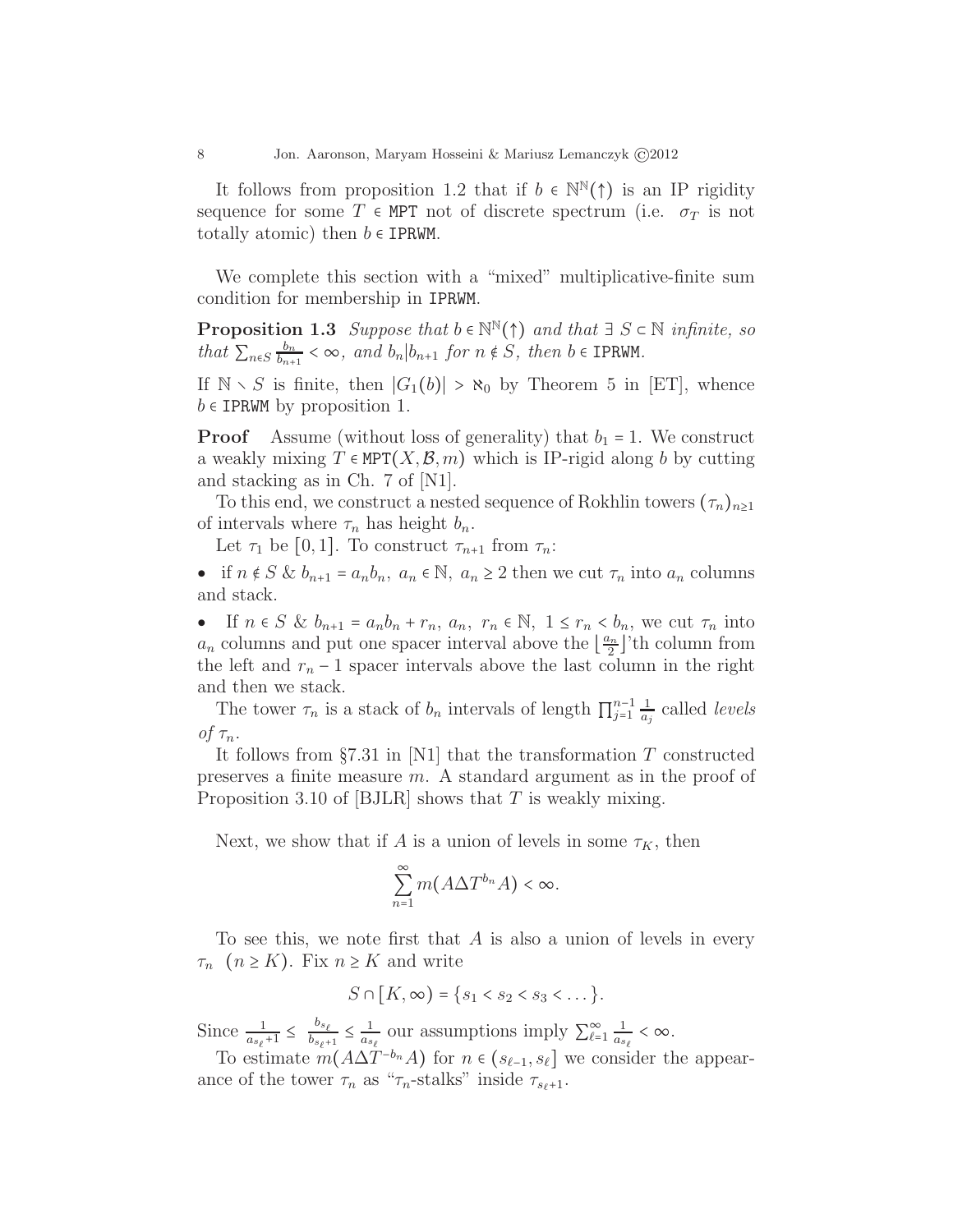A  $\tau_n$ -stalk in  $\tau_{s_\ell+1}$  is a union  $\mathfrak{s} = \bigcup_{k=0}^{b_n-1}$  $\frac{b_n-1}{k=0}T^kB$  of levels of  $\tau_{s_\ell+1}$  where B is contained in the base of  $\tau_n$ .

Let  $\mathfrak{s} \in \mathcal{B}$  be a  $\tau_n$ -stalk in  $\tau_{s_\ell+1}$ , then

$$
m(\mathfrak{s} \cap A) = \prod_{j=n}^{s_{\ell}} \frac{1}{a_j} \cdot m(A).
$$

By construction,  $\tau_{s_{\ell}+1}$  consists entirely of  $\tau_n$ -stalks and spacer stalks added in  $\tau_{s_{\ell}+1}$ . Thus, all points of A except those contained in the two  $\tau_n$ -stalks preceding the spacer stalks added in  $\tau_{s_{\ell}+1}$ , return to A at time  $b_n$ , so

$$
m(A\Delta T^{-b_n}A)=2m(A\smallsetminus T^{-b_n}A)=4\prod_{j=n}^{s_\ell}\frac{1}{a_j}\cdot m(A)\leq \frac{4}{2^{s_\ell-n}}\cdot \frac{1}{a_{s_\ell}}\cdot m(A).
$$

Thus, writing  $s_0 = K - 1$ , we have

$$
\sum_{n=K}^{\infty} m(A\Delta T^{-b_n}A) = \sum_{\ell=1}^{\infty} \sum_{n \in (s_{\ell-1}, s_{\ell}]} m(T^{b_n}(A)\Delta A)
$$
  

$$
\leq \sum_{\ell=1}^{\infty} \sum_{n \in (s_{\ell-1}, s_{\ell}]} \frac{4}{2^{s_{\ell}-n}} \cdot \frac{1}{a_{s_{\ell}}} \cdot m(A)
$$
  

$$
\leq 4m(A) \sum_{\ell=1}^{\infty} \frac{1}{a_{s_{\ell}}}
$$
  

$$
< \infty.
$$

It follows from this that for A a union of levels in some tower  $\tau_n$  and  $F = \{n_1 < n_2 < \cdots < n_k\} \in \mathcal{F},$ 

$$
m(A\Delta T^{b(F)}A) = m(A\Delta T^{\sum_{j=1}^{k} b_{n_j}}A)
$$
  
\n
$$
\leq m(A\Delta T^{b_1}A) + m(T^{b_1}A\Delta T^{\sum_{j=1}^{k} b_{n_j}}A)
$$
  
\n
$$
= m(A\Delta T^{b_1}A) + m(A\Delta T^{\sum_{j=2}^{k} b_{n_j}}A)
$$
  
\n
$$
\leq \sum_{j=1}^{k} m(A\Delta T^{b_j}A)
$$
  
\n
$$
\leq \sum_{n=\min F}^{\infty} m(T^{b_n}(A)\Delta A)
$$
  
\n
$$
\xrightarrow[F\in\mathcal{F}, \min F\to\infty]{} 0.
$$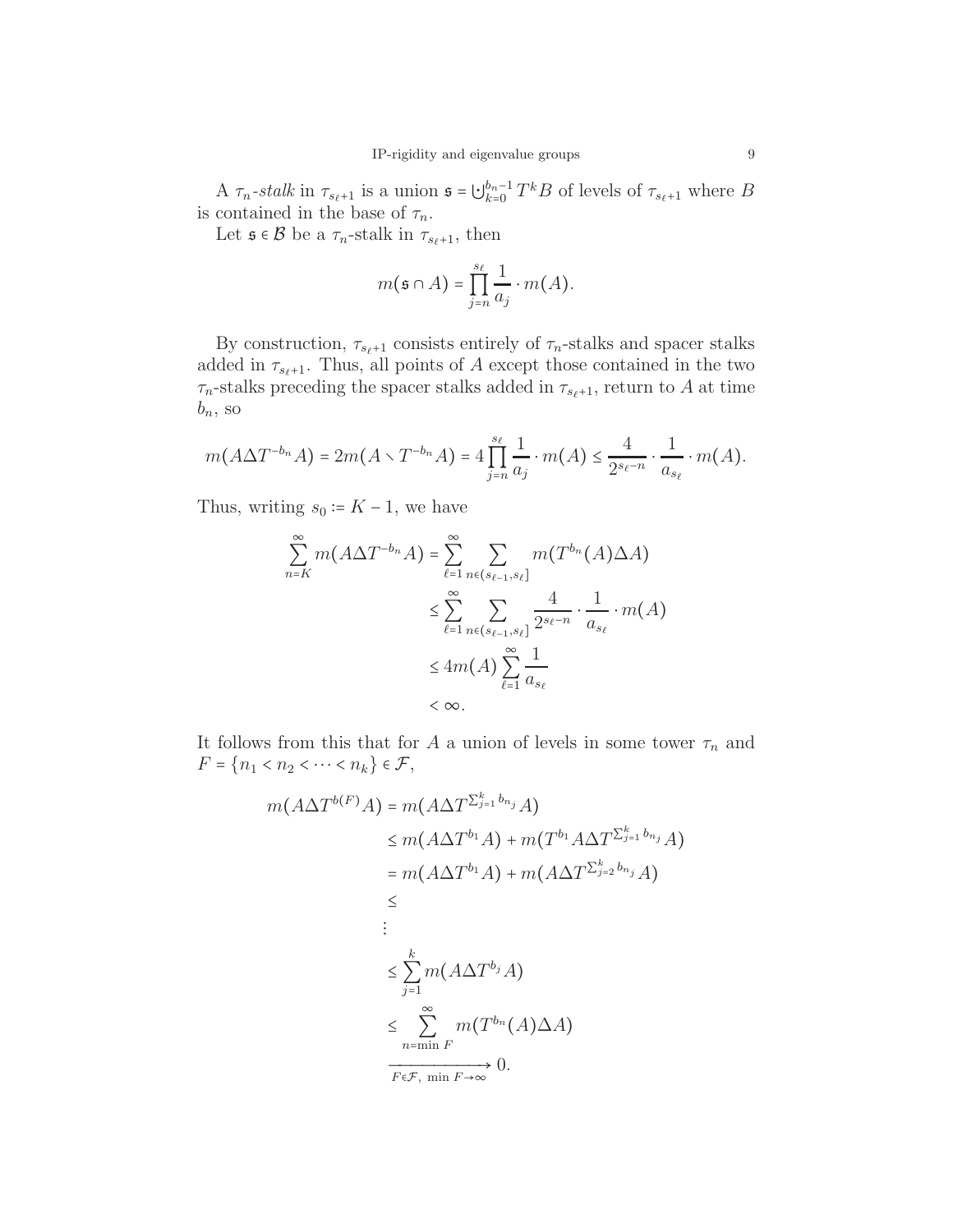The collection of measurable sets  $\mathcal C$  satisfying this last convergence is a  $\sigma$ -algebra and

$$
C \supset \sigma\left(\bigcup_{n\geq 1} \{\text{unions of levels in } \tau_n\}\right) = \mathcal{B}.
$$

Thus T is IP-rigid along b.  $\triangledown$ 

Remark 1.4. The proof of Proposition 1.3 establishes the following proposition:

Suppose that  $b \in \mathbb{N}^{\mathbb{N}}(\uparrow)$ ,  $p > 0$  and that  $\exists S \subset \mathbb{N}$  infinite, so that  $\sum_{n\in S}\left(\frac{b_n}{b_{n+1}}\right)$  $(\frac{b_n}{b_{n+1}})^p < \infty$ , and  $b_n | b_{n+1}$  for  $n \notin S$ , then  $\exists T \in \text{MPT}(X, \mathcal{B}, m)$  weakly mixing and a dense collection  $A \subset B$  so that

$$
(\mathbf{\blacklozenge}(p)) \qquad \qquad \sum_{n\geq 1} m(A\Delta T^{b_n}A)^p < \infty \quad \forall \ A \in \mathcal{A}.
$$

As above,  $\mathcal{F}(1) \longrightarrow \text{IP-rigidity along } b \text{ whence } \sigma_T (G_2(b)^c) = 0$  by Theorem 2. Using the spectral theorem, one sees that  $\mathcal{F}(\frac{1}{2})$  $\frac{1}{2}$ )  $\implies$  $\sigma_T(G_1(b)^c)=0.$ 

### §2 Arithmetic sequences

In this section, we prove proposition 3. The implications (b)  $\implies$  (c)  $\Rightarrow$  (d)  $\Rightarrow$  (a) follow from proposition 1, theorem 2 and theorem 16 in [E] (respectively). None of these uses arithmeticity.

We turn to the remaining implication (a)  $\implies$  (b).

#### Lemma 2.1

If  $b \in \mathbb{N}^{\mathbb{N}}(\uparrow)$  is multiplicative and  $\sup_{n\geq 1} \frac{b_{n+1}}{b_n}$  $\frac{n+1}{b_n} = \infty$ , then  $|G_1(b)| > \aleph_0$ .

C.f. theorem 3 in [ET].

**Proof** Suppose that  $b_{n+1} = a_{n+1}b_n$ , where  $a_n \geq 2 \forall n \geq 1$ .

Since  $\sup_{n\geq 1} a_n = \infty$ ,  $\exists$  a subsequence  $(n_k)_{k\geq 1}$  such that  $a_{n_{k+1}}/a_{n_k} \geq$  $3 \forall k \geq 1$ . Define  $t : \Omega \coloneqq \{0, 1\}^{\mathbb{N}} \to [0, 1]$  by

$$
t(\omega) \coloneqq \sum_{k=1}^{\infty} \frac{\omega_k}{b_{n_k}}.
$$

Since

$$
\sum_{k=L+1}^{\infty}\frac{\omega_k}{b_{n_k}}\leq \frac{1}{b_{n_L}}\sum_{j=1}^{\infty}\frac{1}{a_{n_L+1}a_{n_L+2}\cdots a_{n_j}}\leq \frac{1}{b_{n_L}}\sum_{j=1}^{\infty}\frac{1}{3^j}<\frac{1}{b_{n_L}},
$$

we have that  $t : \Omega = \{0,1\}^{\mathbb{N}} \to [0,1]$  is strictly increasing (with respect to lexicographic order on  $\Omega$ ), whence injective and  $|t(\Omega)| > \aleph_0$ .

It suffices to show that  $t(\Omega) \subset G_1(b)$ .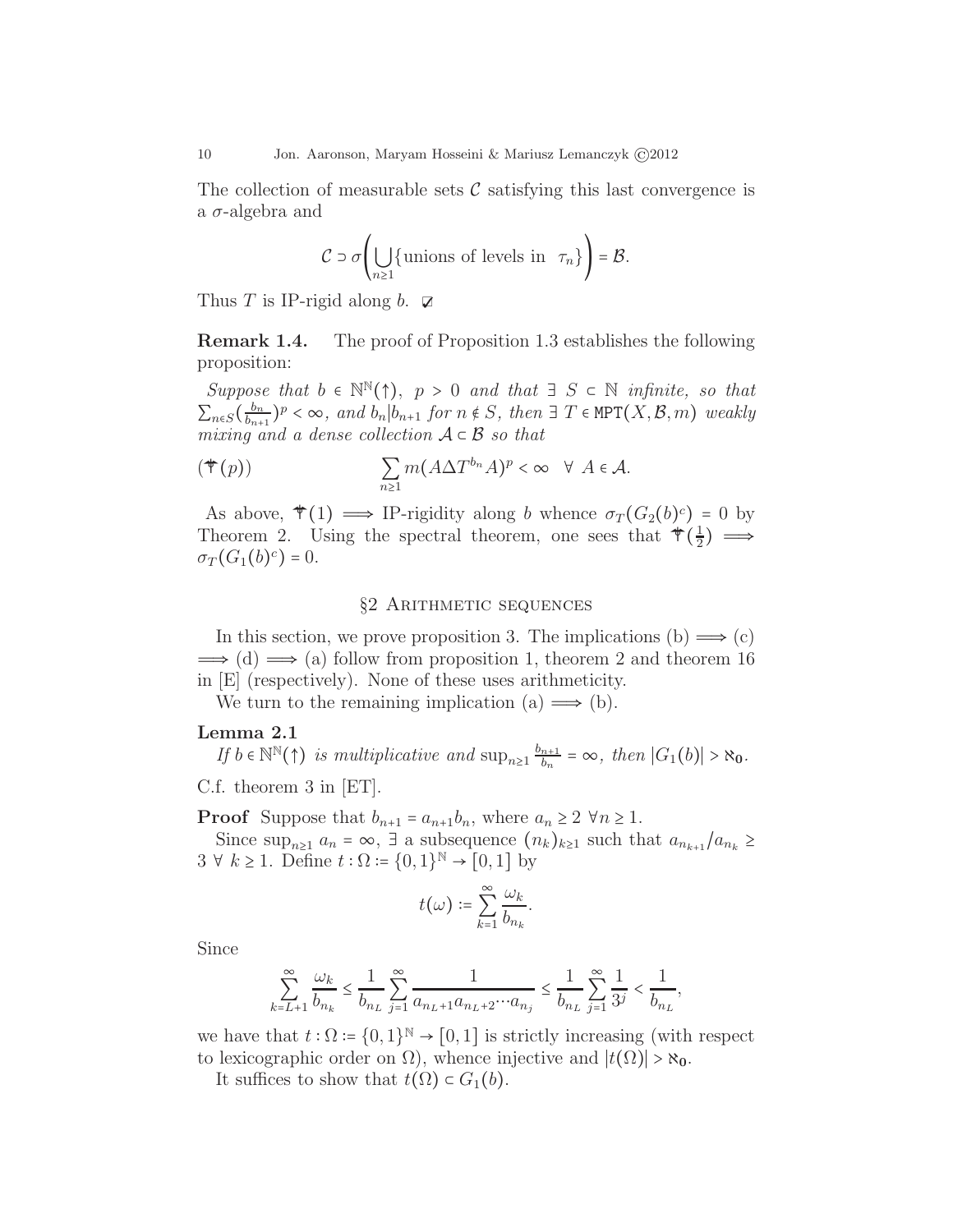To see this, fix  $\omega \in \Omega$ . For  $N \geq 1$ , we have that

$$
b_Nt(\omega)=\sum_{k=1}^{\infty}\frac{b_N\omega_k}{b_{n_k}}=\sum_{k\geq 1,\ n_k\geq N}\frac{\omega_k}{a_{N+1}a_{N+2}\cdots a_{n_k}}\mod 1,
$$

whence

$$
\|b_Nt(\omega)\|=\sum_{k\ge 1,\ n_k\ge N}\frac{\omega_k}{a_{N+1}a_{N+2}\cdots a_{n_k}}\le \sum_{k\ge 1,\ n_k\ge N}\frac{1}{a_{N+1}a_{N+2}\cdots a_{n_k}}=:\Delta_N.
$$

For  $n_{K-1}$  <  $N \leq n_K$ ,

$$
\Delta_N = \sum_{k \geq K} \frac{1}{a_{N+1} a_{N+2} \cdots a_{n_k}} \leq \sum_{k \geq K} \frac{1}{a_{N+1} a_{N+2} \cdots a_{n_K} \cdot a_{n_k}} \leq \frac{1}{2^{n_K-N} a_{n_K}}.
$$

Thus

$$
\sum_{N=n_1}^{\infty} \|b_N t(\omega)\| \le \sum_{N=n_1}^{\infty} \Delta_N = \sum_{k=2}^{\infty} \sum_{N=n_{k-1}+1}^{n_k} \sum_{\nu=k}^{\infty} \frac{1}{a_{N+1} a_{N+2} \cdots a_{n_{\nu}}}
$$

$$
\le \sum_{k=2}^{\infty} \sum_{N=n_{k-1}+1}^{n_k} \frac{1}{2^{n_k - N} a_{n_k}} \le \sum_{k=2}^{\infty} \frac{2}{a_{n_k}} \le 4
$$

and  $t(\omega) \in G_1(b)$ .  $\Box$ 

## Lemma 2.2

Let  $q = q(\alpha) \in \mathbb{N}^{\mathbb{N}}(\uparrow)$  be the principal denominator sequence of  $\alpha \in \mathbb{N}$  $(0, 1) \setminus \mathbb{Q}$ .  $q_{n+1}$ 

If 
$$
\sup_{n\geq 1} \frac{q_{n+1}}{q_n} = \infty
$$
, then  $|G_1(q)| > \aleph_0$ .

Proof As shown in [IN],

for any  $t \in [0,1]$  there is a unique sequence  $(\omega_n)_{n\geq 1} \in \prod_{n\geq 1} \{0,1,\dots,a_n\}$ such that

- $\bullet \quad \omega_k \leq a_k, \ \omega_k = a_k \ \Rightarrow \ \omega_{k+1} = 0 \text{ and}$
- $t = \sum_{n=1}^{\infty} \omega_n \langle q_n \alpha \rangle \mod 1.$

Since  $\sup_{n\geq 1} a_n = \sup_{n\geq 1} \frac{q_{n+1}}{q_n}$  $\frac{n+1}{q_n} = \infty$ , we can choose a sub-sequence  $a_{n_k}$ such that  $\sum_{k\geq 1} 1/a_{n_k} < \infty$  and define

$$
t : \Omega = \{0, 1\}^{\mathbb{N}} \to \mathbb{T}
$$
 by  $t(\omega) := \sum_{k=1}^{\infty} \omega_k \langle q_{n_k-1} \alpha \rangle \mod 1$ .

By the above,  $t : \Omega \to \mathbb{T}$  is injective. It follows that  $|t(\Omega)| > \aleph_0$  and it suffices to show that  $t(\Omega) \subset G_1(q)$ .

We claim that  $\sup_{\omega \in \Omega} \sum_{n=1}^{\infty} ||q_n t(\omega)|| < \infty$ .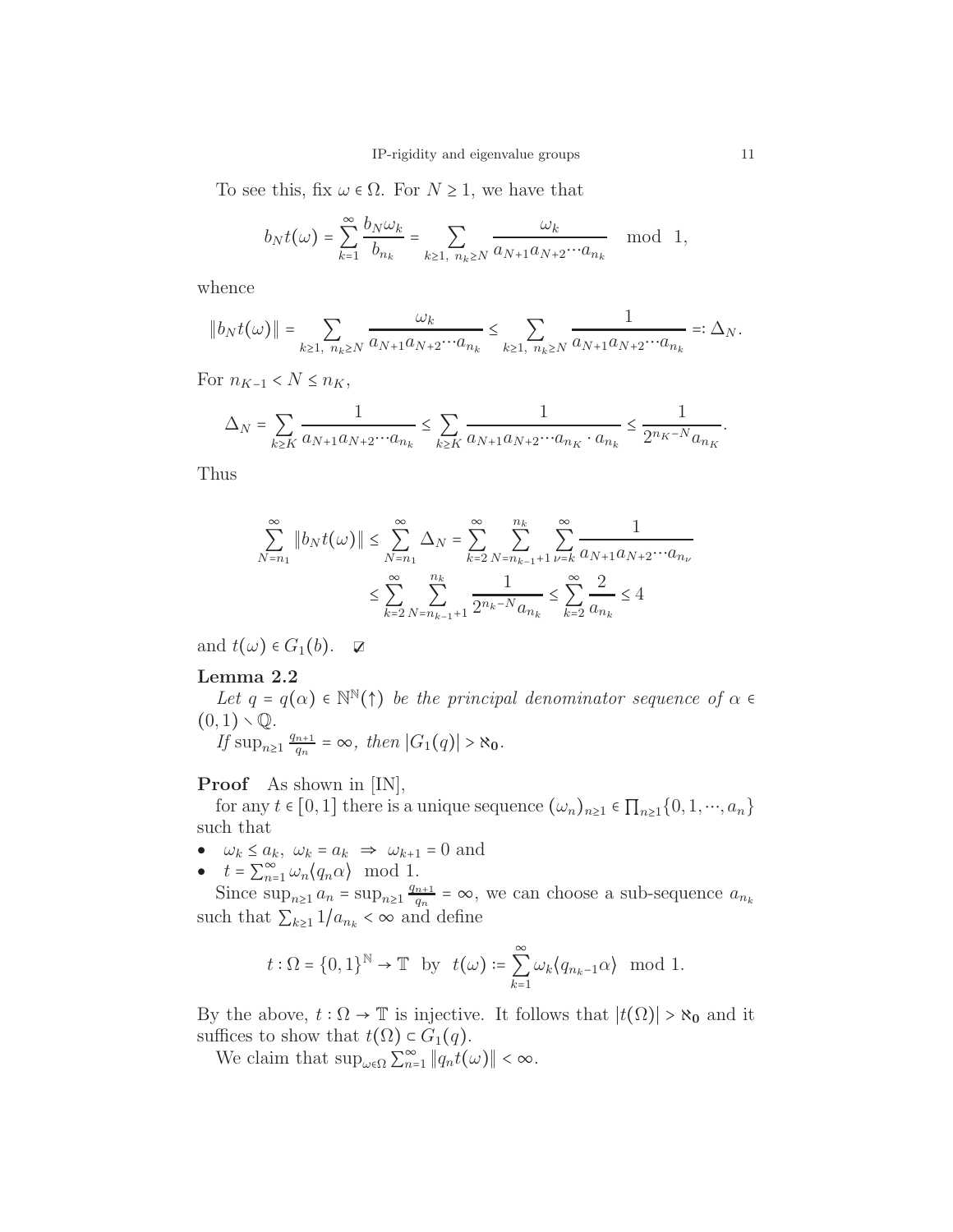Fix  $K\geq 1$  and consider  $n_K-1\leq N\leq n_{K+1}-1.$  Then

$$
||q_N t(\omega)|| \le \sum_{k=1}^{\infty} ||\omega_{n_k-1} q_N q_{n_k-1} \alpha||
$$
  

$$
\le \sum_{k=1}^{\infty} ||q_N q_{n_k-1} \alpha||
$$
  

$$
\le \sum_{k=1}^{K} \frac{q_{n_k-1}}{q_{N+1}} + \sum_{k=K+1}^{\infty} \frac{q_N}{q_{n_k}}.
$$

Using the fact that  $\frac{q_{j+n}}{q_j} \geq \sqrt{2}^{n-2}$   $\forall j, n \geq 1$  we have for some absolute constant C,

$$
\frac{q_{n_k-1}}{q_{N+1}} = \frac{q_{n_k-1}}{q_{n_K-1}} \cdot \frac{q_{n_K-1}}{q_{n_K}} \cdot \frac{q_{n_K}}{q_{N+1}} \le \frac{C}{\sqrt{2}} \cdot \frac{1}{a_{n_K}} \cdot \frac{C}{\sqrt{2}^{N-n_K}} \quad \text{for } k \le K
$$

and

 $q_N$  $q_{n_k}$  $=\frac{q_N}{q}$  $q_{n_{K+1}-1}$  $\frac{q_{n_{K+1}-1}}{n_{K+1}-1}$  $q_{n_{K+1}}$  $\frac{q_{n_{K+1}}}{\cdots}$  $q_{n_k}$  $\leq$   $\frac{C}{\sqrt{n\mu}}$  $\frac{C}{\sqrt{2}^{n_{K+1}-N}} \cdot \frac{1}{a_{n_K}}$  $a_{n_{K+1}}$  $\cdot \frac{C}{\sqrt{C}}$  $\frac{C}{\sqrt{2}^{n_k-n_{K+1}}}$  for  $k > K$ .

Therefore,

$$
\sum_{N=n_K-1}^{n_{K+1}-2} \|q_N t(\omega)\| \le \sum_{N=n_K-1}^{n_{K+1}-2} \left( \sum_{k=1}^K \frac{q_{n_k-1}}{q_{N+1}} + \sum_{k=K+1}^\infty \frac{q_N}{q_{n_k}} \right)
$$
  

$$
\le C^2 \sum_{N=n_K-1}^{n_{K+1}-2} \left( \sum_{k=1}^K \frac{1}{a_{n_k} \sqrt{2}^{N-n_k}} + \sum_{k=K+1}^\infty \frac{1}{a_{n_{K+1}} \sqrt{2}^{n_k-N}} \right)
$$
  

$$
\le C^3 \sum_{N=n_K-1}^{n_{K+1}-2} \left( \frac{1}{a_{n_K} \sqrt{2}^{N-n_K}} + \frac{1}{a_{n_{K+1}} \sqrt{2}^{n_{K+1}-N}} \right)
$$
  

$$
\le C^4 \left( \frac{1}{a_{n_K}} + \frac{1}{a_{n_{K+1}}} \right)
$$

and

$$
\sum_{N=1}^{\infty} \|q_N t(\omega)\| \le C^4 \sum_{K=1}^{\infty} \left(\frac{1}{a_{n_K}} + \frac{1}{a_{n_{K+1}}}\right) < \infty. \quad \square
$$

Hence  $q \in \text{IPRWM.}$   $\Box$  The proof of Proposition 3 is now complete.  $\Box$ 

§3 Super-lacunary sequences

Suppose that  $b = (b_1, b_2, ...) \in \mathbb{N}^{\mathbb{N}}(\uparrow)$  is super-lacunary, i.e.  $\frac{b_{n+1}}{b_n} \longrightarrow \infty$ .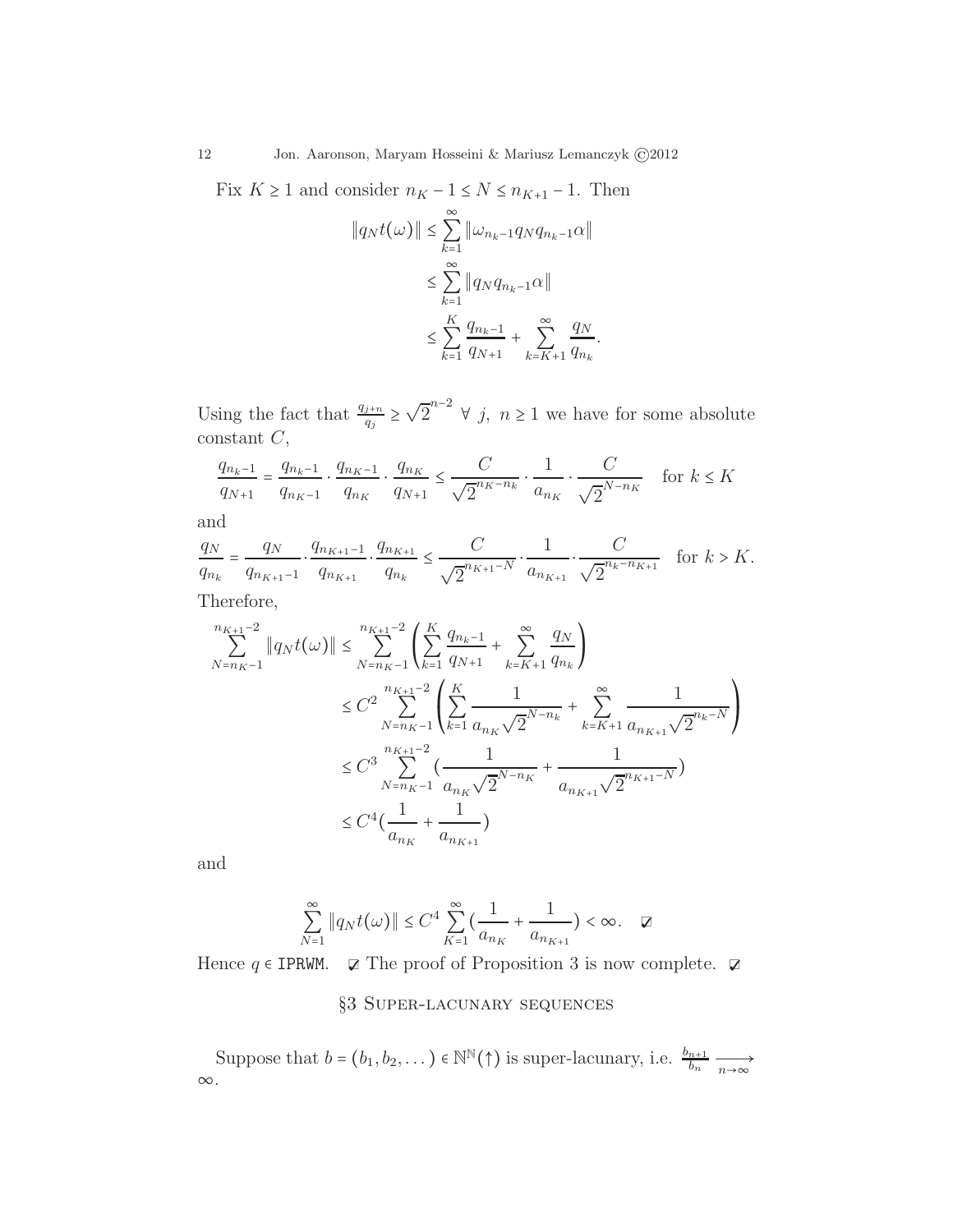As in theorem 17 in [E], we fix  $N \ge 1$  with  $\frac{b_{n+1}}{b_n} > 10 \forall n \ge N$  and let

$$
E \coloneqq \bigcap_{n \ge N} E_n
$$

where

$$
E_n \coloneqq \{ t \in [0, 1] : \ \|b_n t\| \le \frac{4b_n}{b_{n+1}} \}.
$$

Now

$$
E_n \supseteq \bigcup_{k=1}^{b_n-1} I_{k,n}
$$

where

$$
I_{k,n}\coloneqq\big[\frac{k}{b_n}-\frac{4}{b_{n+1}},\frac{k}{b_n}+\frac{4}{b_{n+1}}\big].
$$

For each  $n \geq N$ , the intervals  $\{I_{k,n}: 1 \leq k \leq b_n\}$  are disjoint, and each interval  $I_{k,n}$  contains at least five disjoint intervals of form  $I_{k',n+1}$ . It follows that E contains a Cantor set and  $|E| > \aleph_0$ . Thus, (c.f of theorem 5 in [ET])

**Proposition 3.1** Suppose that  $b \in \mathbb{N}^{\mathbb{N}}(\uparrow)$  & p > 0, then

$$
\sum_{n\geq 1} \left(\frac{b_n}{b_{n+1}}\right)^p < \infty \quad \Longrightarrow \quad |G_p(b)| > \aleph_0.
$$

**Proof** Let  $N \geq 1$  & E be as above, then for  $t \in E$ ,

$$
\sum_{n\geq 1} \|b_n t\|^p \leq N + 4^p \sum_{n\geq N} \left(\frac{b_n}{b_{n+1}}\right)^p < \infty. \quad \Box
$$

**Proposition 3.2** Suppose that  $b \in \mathbb{N}^{\mathbb{N}}(\uparrow)$  and that

$$
\sum_{n\geq 1}\left(\frac{b_n}{b_{n+1}}\right)^2<\infty,\quad \text{then}\quad b\in\text{IPRWM}.
$$

**Proof** By Proposition 1.2, it suffices to construct a continuous probability in  $\mathbb T$  which is IP-Dirichlet along  $b$ .

To this end, let  $N \geq 1$ , E and  $\{I_{k,n} : 1 \leq k < b_n\}$  be as above. As above, for each  $n \geq N$ , the intervals  $\{I_{k,n}: 1 \leq k \leq b_n\}$  are disjoint, and each interval  $I_{k,n}$  contains at least five disjoint intervals of form  $I_{k',n+1}$ .

Thus we may choose

$$
I_n(\omega) = I_{k_n(\omega),n} \quad (n \ge 1, \ \omega \in \{0,1\}^n)
$$

so that

$$
I_{n+1}(\omega,\epsilon) \subset I_n(\omega) \quad \forall \ n \ge 1, \ \omega \in \{0,1\}^n \ \& \ \epsilon = 0,1
$$

and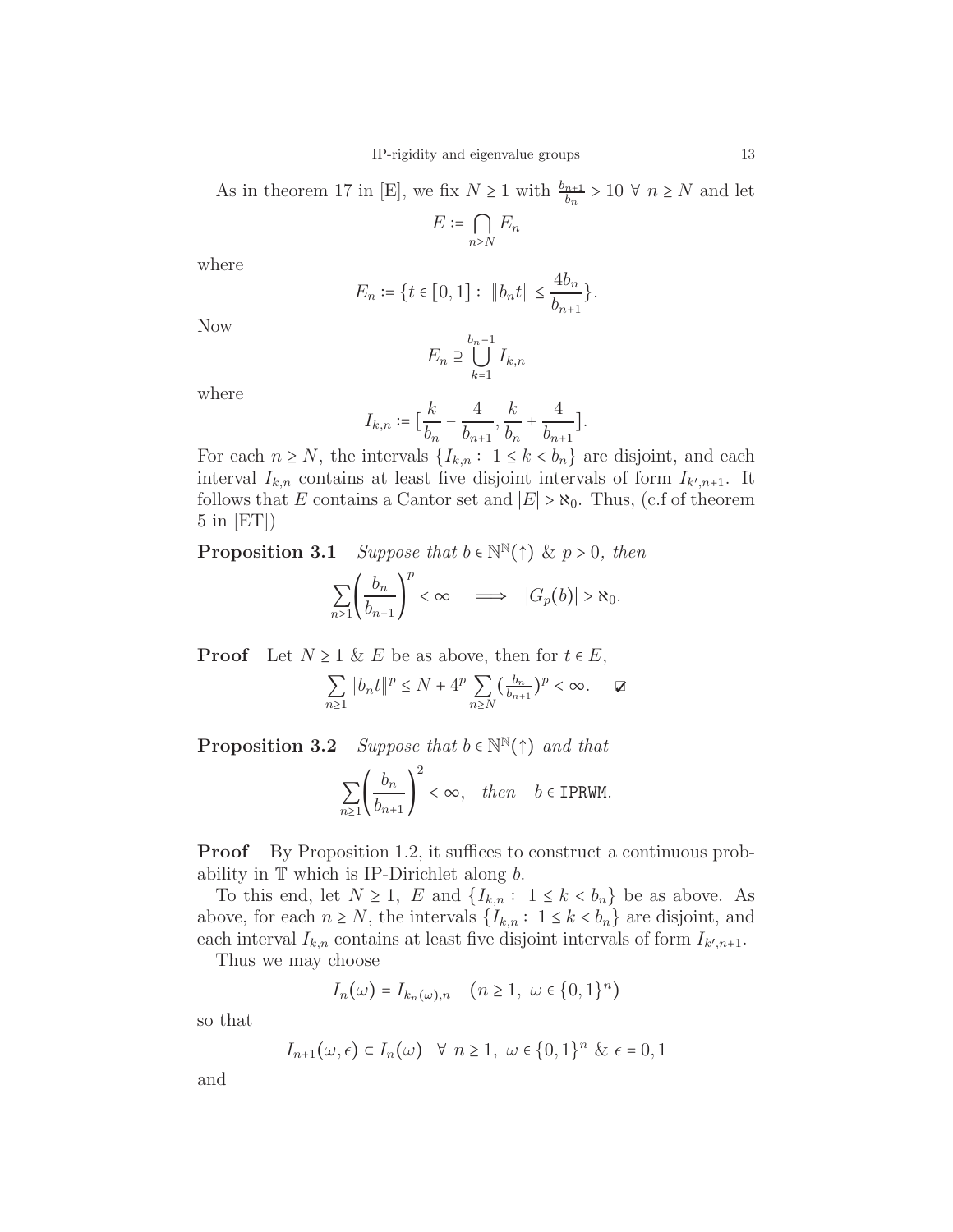$$
X_{n+1}(\omega,0) < X_n(\omega) < X_{n+1}(\omega,1) \text{ where } X_n(\omega) \coloneqq \frac{k_n(\omega)}{b_n}.
$$

Next, for  $\omega \in \Omega \coloneqq \{0, 1\}^{\mathbb{N}},$ 

$$
X_n(\omega_1,\ldots,\omega_n) \xrightarrow[n\to\infty]{} X(\omega) \text{ where } \bigcap_{n\geq 1} I_n(\omega_1,\ldots,\omega_n) = \{X(\omega)\}
$$

and

$$
b_n X(\omega) = b_n X_n(\omega) + b_n (X_{n+1}(\omega) - X_n(\omega)) + b_n (X(\omega) - X_{n+1}(\omega))
$$
  
=  $k_n(\omega) + \xi_n(\omega) + \theta_n(\omega)$ 

where

$$
\xi_n(\omega) \coloneqq b_n(X_{n+1}(\omega) - X_n(\omega)) \& \theta_n(\omega) \coloneqq b_n(X(\omega) - X_{n+1}(\omega)).
$$

Note that  $|\theta_n(\omega)| \leq \mathcal{E}_n \coloneqq \frac{4b_n}{b_{n+2}}$  $\frac{4b_n}{b_{n+2}}$  and that by assumption,  $\sum_{n\geq 1} \mathcal{E}_n < \infty$ . For  $n \geq 1$ ,  $\omega \in \{0, 1\}^n$ ,  $\exists$   $p_{n,\omega} : \{0, 1\} \to (0, 1)$  so that

 $p_{n,\omega}(0) + p_{n,\omega}(1) = 1 \& X_{n+1}(\omega,0) p_{n,\omega}(0) + X_{n+1}(\omega,1) p_{n,\omega}(1) = X_n(\omega).$ Define  $P$  : {cylinders}  $\rightarrow$  (0,1) by

$$
P([a_1, a_2, \ldots, a_n]) \coloneqq \frac{1}{2} \prod_{k=1}^{n-1} p_{k,(a_1, a_2, \ldots, a_k)}(a_k).
$$

It follows that P is additive and by standard extension theory  $\exists \mathbb{P} \in \mathbb{Q}$  $\mathcal{P}(\Omega)$  extending P.

Denoting expectation with respect to P by E and writing  $\omega = (\omega_1, \omega_2, \dots, \omega_n)$  $\{0,1\}^n$ , we have

 $\mathbb{E}(X_{n+1}||\omega_1, \omega_2, \ldots, \omega_n) = X_{n+1}(\omega, 0)p_{n,\omega}(0) + X_{n+1}(\omega, 1)p_{n,\omega}(1) = X_n(\omega),$ whence

$$
\mathbb{E}(\xi_n \| \omega_1, \omega_2, \ldots, \omega_n) = b_n(\mathbb{E}(X_{n+1} \| \omega_1, \omega_2, \ldots, \omega_n) - X_n(\omega)) = 0
$$

and  $\mathbb{E}(\xi_n)=0$ .

For 
$$
n, k \ge 1
$$
,

$$
\mathbb{E}(\xi_n \xi_{n+k}) = b_n b_{n+k} \mathbb{E}(\mathbb{E}(\xi_n \xi_{n+k} \| \omega_1, \omega_2, \dots, \omega_{n+k}))
$$
  
=  $b_n b_{n+k} \mathbb{E}((\xi_n(\omega) \mathbb{E} \xi_{n+k} \| \omega_1, \omega_2, \dots, \omega_{n+k})) = 0 \&$   

$$
\mathbb{E}(\xi_n^2) =: \Delta_n \leq \frac{16b_n^2}{b_{n+1}^2}.
$$

By assumption  $\sum_{n\geq 1} \Delta_n < \infty$ , so  $\sum_{n\in K} \xi_n$  converges in  $L^2(\mathbb{P})$  for every  $K\subset \mathbb{N}$  and  $\overline{\phantom{a}}$ 

$$
\mathbb{E}\left((\sum_{n\in K}\xi_n)^2\right)=\sum_{n\in K}E(\xi_n^2)=\sum_{n\in K}\Delta_n.
$$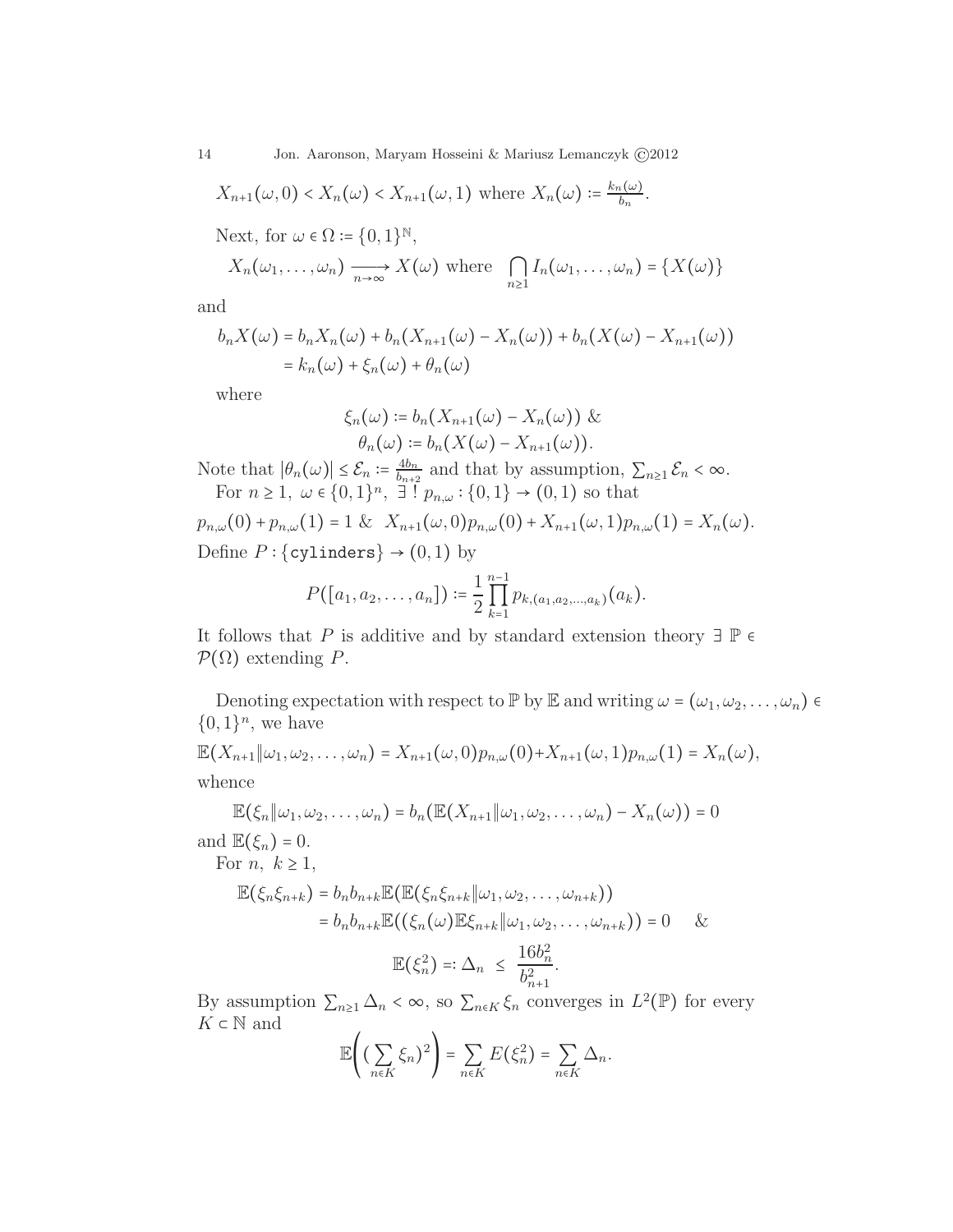The measure  $\mu := \mathbb{P} \circ X^{-1} \in \mathcal{P}(\mathbb{T})$  is continuous. We claim that it is IP-Dirichlet along b.

To check this, let  $F \subset \mathbb{N} \cap [K, \infty)$  be finite and write  $\Xi_F \coloneqq \sum_{n \in F} \xi_n$ , then

$$
\|\chi_{b(F)} - 1\|_{L^2(\mu)} \le \|\langle \sum_{N \in F} b_N t \rangle\|_{L^2(\mu)}
$$
  

$$
= \|\langle \sum_{N \in F} (\xi_N + \theta_N) \rangle\|_{L^2(\mathbb{P})}
$$
  

$$
\le \|\langle \Xi_F \rangle\|_{L^2(\mathbb{P})} + \sum_{N \in F} \mathcal{E}_N.
$$

Next,

$$
\begin{aligned} \|\langle \Xi_F \rangle \|_{L^2(\mathbb{P})}^2 &= \mathbb{E}(\langle \Xi_F \rangle^2) \\ &= \mathbb{E}(\mathbf{1}_{\{|\Xi_F| \le \frac{1}{2}\}} \langle \Xi_F \rangle^2) + \mathbb{E}(\mathbf{1}_{\{|\Xi_F| > \frac{1}{2}\}} \langle \Xi_F \rangle^2) \\ &\le \mathbb{E}(\Xi_F^2) + \frac{1}{4} \mathbb{P}[\left| \Xi_F \right| > \frac{1}{2}] \} \quad \therefore \quad \langle \Xi_F \rangle^2 \le \frac{1}{4}, \\ &\le 2 \mathbb{E}(\Xi_F^2) \quad \text{by Tchebychev's inequality} \\ &= 2 \sum_{N \in F} \mathbb{E}(\xi_N^2) \le 2 \sum_{N=K}^{\infty} \Delta_N. \end{aligned}
$$

Thus,

$$
\|\chi_{n(F)} - 1\|_{L^2(\mu)} \le \|\langle \Xi_F \rangle\|_{L^2(\mathbb{P})} + \sum_{N=K}^{\infty} \mathcal{E}_N
$$
  

$$
\le \sqrt{2 \sum_{N=K}^{\infty} \Delta_N} + \sum_{N=K}^{\infty} \mathcal{E}_N
$$
  

$$
\xrightarrow[K \to \infty]{} 0
$$

proving that  $\mu$  is IP-Dirichlet along  $b$ .  $\Box$ 

Remark. The converses to propositions 3.1 & 3.2 are false. It is easy to construct  $b \in \mathbb{N}^{\mathbb{N}}(\uparrow)$  multiplicative, super-lacunary so that  $\sum_{n\geq 1} \left(\frac{b_n}{b_{n+1}}\right)$  $\frac{b_n}{b_{n+1}}$ )<sup>p</sup> = ∞  $\forall$  p > 0. By proposition 3,  $|G_1(b)| > \aleph_0 \& T \in \text{IPRWM}$ .

# Erdos-Taylor sequences & proposition 4.

We begin with a strong converse to Proposition 3.1 for Erdos-Taylor sequences:

**Proposition 3.3** Suppose that  $b \in \mathbb{N}^{\mathbb{N}}(\uparrow)$  is an Erdos-Taylor sequence and let  $p > 0$ , then

$$
\sum_{n\geq 1} \left(\frac{b_n}{b_{n+1}}\right)^p = \infty \quad \Longrightarrow \quad G_p(b) = \{0\}.
$$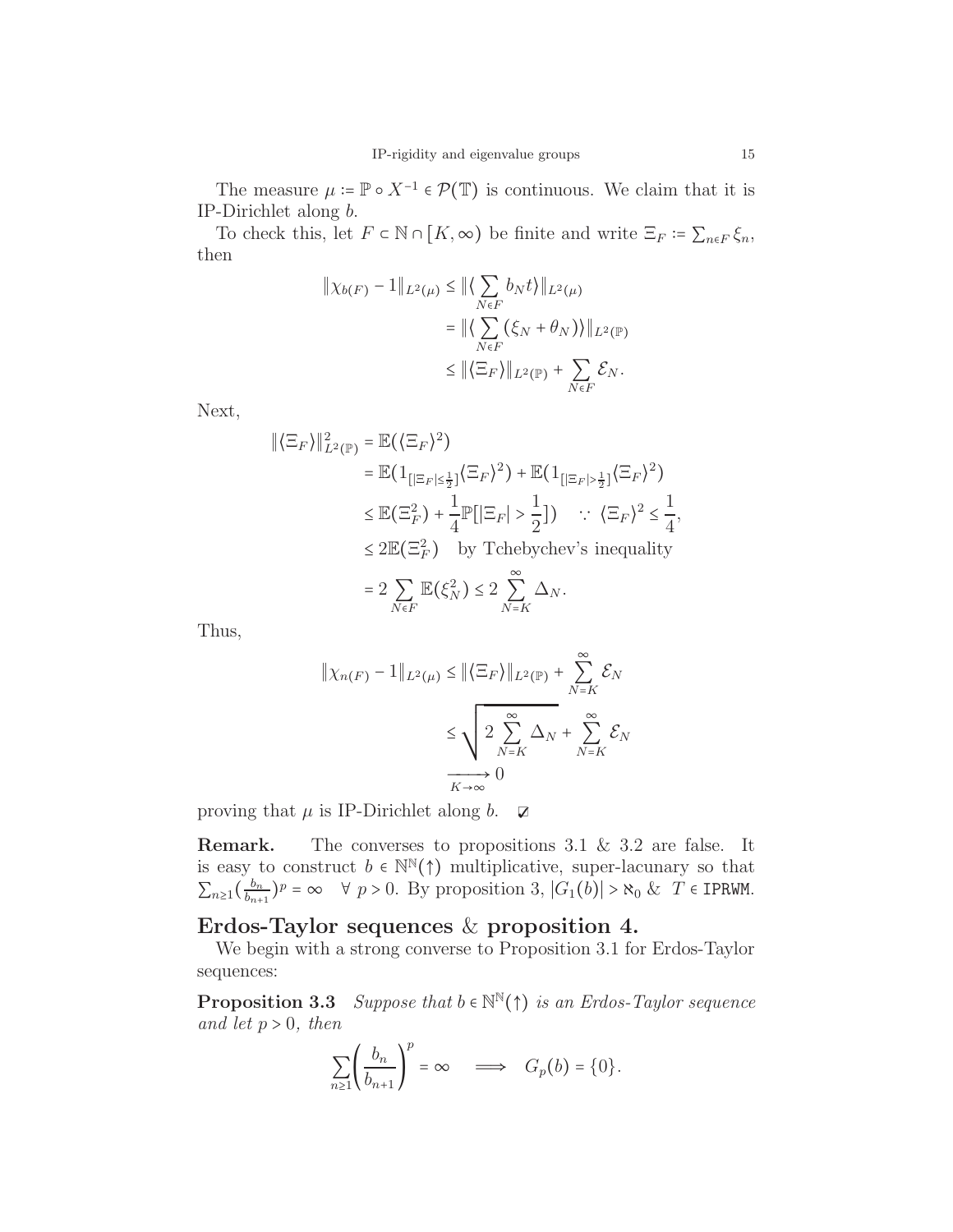This was stated in [ET] for  $p = 1$  and b the Erdos-Taylor sequence associated to  $(2, 3, \ldots)$ . See also Théorème 2 in  $[P]$ .

**Proof** Let  $b \in \mathbb{N}^{\mathbb{N}}(\uparrow)$  be the Erdos-Taylor sequence associated to  $(a_1, a_2, \dots) \in \mathbb{N}^{\mathbb{N}}$  and let  $t \in \mathbb{R} \setminus \mathbb{Z}$ , then

$$
||b_n t|| < \frac{||t||}{2a_n} \implies ||b_{n+1} t|| > \frac{||t||}{2}.
$$

If  $p > 0$  and  $\sum_{n \geq 1} \left( \frac{b_n}{b_{n+1}} \right)$  $\frac{b_n}{b_{n+1}}$ )<sup>p</sup> =  $\infty$ , then for  $t \in \mathbb{R} \setminus \mathbb{Z}$ ,

- either  $||b_n t|| \geq \frac{||t||}{2a_n}$  $\frac{\|t\|}{2a_n}$  eventually and  $\sum_{n\geq 1} ||b_n t||^p = \infty$ , or
- $||b_{n+1}t|| > \frac{||t||}{2}$  infinitely often and  $\sum_{n\geq 1} ||b_n t||^p = \infty$ . Either way,  $t \notin G_p(b)$ .  $\Box$

**Proof of Proposition 4** The implications (i)  $\implies$  (ii)  $\implies$  (iii)  $\implies$  (i) follow from proposition 3.2, theorem 2 and proposition 3.3 (respectively).  $\Box$ 

## Examples.

• If  $b \in \mathbb{N}(\uparrow)$  is the Erdos-Taylor sequence associated to  $(2, 3, \dots)$ , then

(a) 
$$
b \in \text{IPRWM} \& (b) \quad G_1(b) = \{0\}.
$$

• If  $b \in \mathbb{N}^{\mathbb{N}}(\uparrow)$  is the Erdos-Taylor sequence associated to  $(a_2, a_3, \dots)$ where  $a_n \to \infty$  and  $\sum_{n\geq 1} \frac{1}{a_n^2}$  $rac{1}{a_n^2} = \infty$  (e.g.  $a_n := [\sqrt{n}]$ ), then *b* is superlacunary,  $G_2(b) = \{0\}$  and b is not a sequence of IP-rigidity for any probability preserving transformation other than the identity.

## §4 Proof of Theorem 2

We prove Theorem 2 using dyadic cocycles over the dyadic odometer.

Let  $\Omega := \{0,1\}^{\mathbb{N}},$  and let  $P \in \mathcal{P}(\Omega)$  be symmetric product measure:  $P = \prod(\frac{1}{2})$  $\frac{1}{2}, \frac{1}{2}$  $\frac{1}{2}$ ), and let  $\tau : \Omega \to \Omega$  be the dyadic odometer defined by

$$
\tau(1,\ldots,1,0,\omega_{\ell+1},\ldots)=(0,\ldots,0,1,\omega_{\ell+1},\ldots)
$$

where  $\ell = \ell(\omega) := \min\{n \geq 1: \omega_n = 0\}.$ 

The *dyadic cocycle*  $\varphi : \Omega \to \mathbb{Z}$  associated to  $b \in \mathbb{N}^{\mathbb{N}}(\uparrow)$  is defined by

$$
\varphi\big(\omega\big)\coloneqq b_{\ell(\omega)}-\sum_{k=1}^{\ell(\omega)-1}b_k
$$

and its skew product

 $\tau_{\varphi} : \Omega \times \mathbb{Z} \to \Omega \times \mathbb{Z}$  is defined by  $\tau_{\varphi}(x, n) = (\tau(x), n + \varphi(x)).$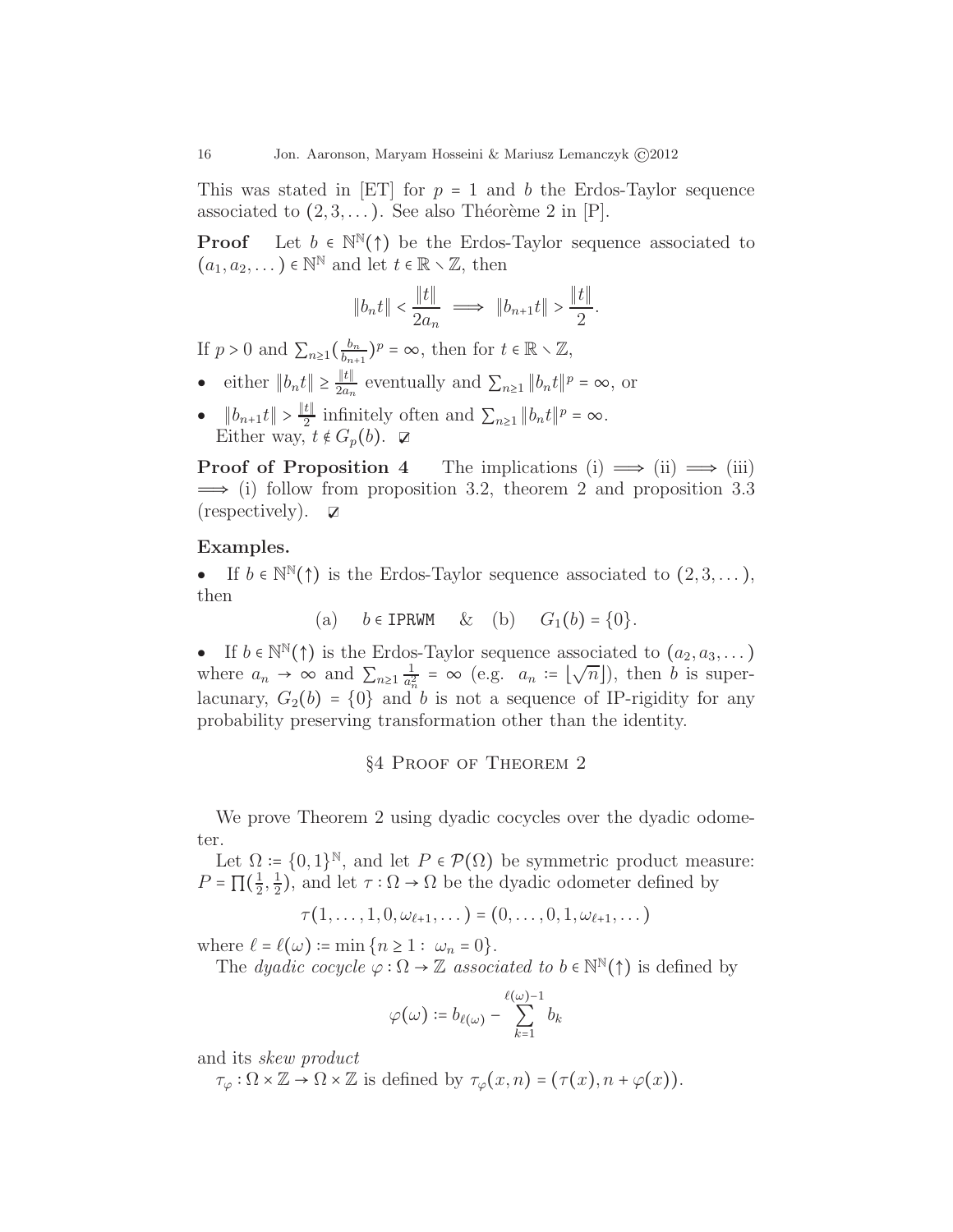Define  $Q : \Omega \times \mathbb{Z} \to \Omega \times \mathbb{Z}$  by  $Q(x,n) := (x, n+1)$  and fix  $p \in \mathcal{P}(\Omega \times$  $\mathbb{Z}$ ),  $p \sim P \times \#$  where  $\#$  is counting measure on  $\mathbb{Z}$ .

There is (see [Z], pp. 76–77) an ergodic, non-singular transformation  $(\mathfrak{X},\mathcal{B}(\mathfrak{X}),\mathfrak{q},\mathfrak{T})$  of a standard probability space and a map  $\pi:\Omega\times\mathbb{Z}\to\mathfrak{X}$ so that

$$
p \circ \pi^{-1} = \mathfrak{q}, \quad \pi^{-1} \mathcal{B}(\mathfrak{X}) = \{ A \in \mathcal{B}(\Omega \times \mathbb{Z}) : \tau_{\varphi} A = A \} \& \pi \circ Q = \mathfrak{To} \pi.
$$

The ergodic, non-singular transformation  $(\mathfrak{X}, \mathcal{B}(\mathfrak{X}), \mathfrak{q}, \mathfrak{T})$  is called the Mackey range of  $(\tau, \varphi)$ .

In case b is a growth sequence, equivalently  $\varphi : \Omega \to \mathbb{N}$ , there is a σ-finite, invariant T-invariant measure m ∼ q with respect to which the Mackey range  $(\mathfrak{X},\mathcal{B}(\mathfrak{X}),\mathfrak{m},\mathfrak{T})$  is isomorphic to the tower over  $(\Omega,\mathcal{B}(\Omega),P,\tau)$ with height function  $\varphi$  (aka the *dyadic tower with growth sequence b* in  $[A2]$ .

The collection of eigenvalues of the Mackey range is

$$
e(\mathfrak{T}) \coloneqq \{ t \in \mathbb{T} : \exists \ F \in L^{\infty}(\mathfrak{q}), \ F \not\equiv 0, \ F \circ \mathfrak{T} = e^{2\pi it} F \}
$$

and it follows from the definitions that

$$
e(\mathfrak{T})=\mathcal{T}\big(\tau,\varphi\big)\coloneqq\big\{s\in\mathbb{T}:\ \exists\ f\in L^\infty\big(P\big),\ f\not\equiv 0,\ ,\ f\circ\tau=e^{2\pi is\varphi}f\big\}.
$$

It it is shown in §2 of [AN] (see also Theorem 2.6.3 of [A1]) that

$$
(\mathbb{I}\mathfrak{F})\qquad \qquad \mathcal{T}(\tau,\varphi)=G_2(b).
$$

Although formally,  $(\mathbb{R})$  was only stated for growth sequences in [AN] and [A1], the proofs do not use this condition and apply to arbitrary  $b \in \mathbb{N}^{\mathbb{N}}(\uparrow)$ .

Consider the Polish group  $\mathfrak{B}(\mu) = \{f \in L^2(\mu) : |f| \equiv 1\}$  equipped with  $L^2(\mu)$ -distance.

#### Lemma 4.1

.

If the probability  $\mu \in \mathcal{P}(\mathbb{T})$  is IP Dirichlet along b, then  $\exists \mathcal{X} : \Omega \rightarrow$  $\mathfrak{B}(\mu)$  continuous so that

$$
\left(\mathbf{x}^{\mathbf{R}}\right) \qquad \qquad \sup_{\omega \in \Omega} \|\chi_{b(K(\omega)\cap[1,n])} - \mathcal{X}(\omega)\|_{L^2(\mu)} \xrightarrow[n \to \infty]{} 0
$$

where  $K(\omega) := \{n \geq 1 : \omega_n = 1\}.$ 

## Proof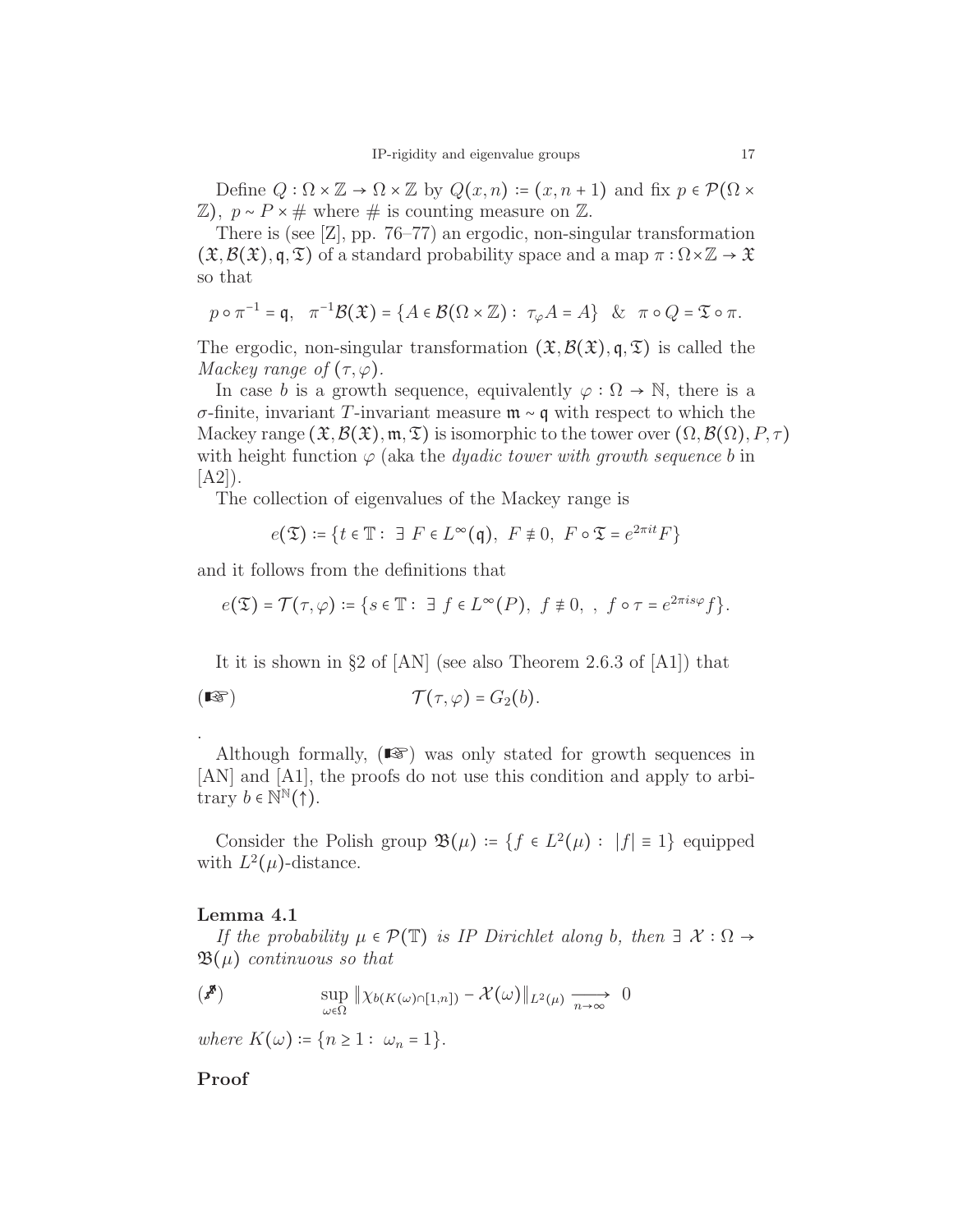Suppose that  $\mu \in \mathcal{P}(\mathbb{T})$  is IP Dirichlet along b. Fix  $\omega \in \Omega$ . We claim that the sequence  $n \mapsto \chi_{b(K(\omega) \cap [1,n])}$  is Cauchy in  $L^2(\mu)$ . To see this, let

$$
\mathcal{E}_n := \sup_{F \in \mathcal{F}, \text{ min } F \ge n} \| \chi_{b(F)} - 1 \|_{L^2(\mu)}
$$

then by assumption  $\mathcal{E}_n \longrightarrow_{\infty} 0$ . Evidently

$$
\|\chi_{b(K(\omega)\cap[1,n])}-\chi_{b(K(\omega)\cap[1,n+k])}\|_{L^2(\mu)}=\|\chi_{b(K(\omega)\cap[n+1,n+k])}-1\|_{L^2(\mu)}\leq \mathcal{E}_n
$$

whence  $\exists \mathcal{X} : \Omega \to \mathfrak{B}(\mu)$  so that

$$
\chi_{b(K(\omega)\cap[1,n])}\xrightarrow[n\to\infty]{L^2(\mu)}\mathcal{X}\big(\omega\big)\ \ \text{uniformly in}\ \omega\in\Omega.
$$

For  $\omega \in \Omega$ ,

$$
\|\chi_{b(K(\omega)\cap[1,n])}-\mathcal{X}(\omega)\|_{L^2(\mu)} \underset{k\to\infty}{\longleftarrow} \|\chi_{b(K(\omega)\cap[1,n])}-\chi_{b(K(\omega)\cap[1,n+k])}\|_{L^2(\mu)} \leq 2\mathcal{E}_n
$$

proving  $(\mathbf{x}^{\mathbf{x}})$ . Clearly, for each  $n \geq 1$ ,  $\omega \mapsto \chi_{b(K(\omega)\cap[1,n])}$  is continuous  $(\Omega \to \mathfrak{B}(\mu))$  and so continuity of  $\mathcal{X} : \Omega \to \mathfrak{B}(\mu)$  follows from the uniformity of the convergence.  $\Box$ 

Note that the converse of Lemma 4.1 is also true.

## Completion of the proof

Now suppose that  $\mu \in \mathcal{P}(\mathbb{T})$  is IP-Dirichlet along b. By Lemma 4.1,  $\exists \mathcal{X}: \Omega \to \mathfrak{B}(\mu)$  satisfying  $(\mathbf{x}^{\mathbf{x}})$ .

We claim that

$$
(\mathbf{A}) \qquad \qquad \mathcal{X}(\tau\omega) = \chi_{\varphi(\omega)}\mathcal{X}(\omega).
$$

To see this, note that  $\chi_{b(K(\omega)\cap[1,n])}(t) = \prod_{k=1}^n \chi_{\omega_k b_k}(t) =: \mathcal{X}_n(\omega, t)$ . For  $n > \ell(\omega)$ ,

$$
\frac{\chi_n(\tau\omega)}{\chi_n(\omega)} = \frac{\chi_{b(K(\tau\omega)\cap[1,n])}}{\chi_{b(K(\omega)\cap[1,n])}} = \prod_{k=1}^n \frac{\chi(\tau\omega)_k b_k}{\chi_{\omega_k b_k}} = \chi_{\varphi(\omega)}.
$$

Since  $\frac{\mathcal{X}_n(\tau\omega)}{\mathcal{X}_n(\omega)}$  $\frac{\mathfrak{B}(\mu)}{n \to \infty} \frac{\mathcal{X}(\tau \omega)}{\mathcal{X}(\omega)}$  $\frac{\mathcal{X}(\tau\omega)}{\mathcal{X}(\omega)}$ , this proves  $(\bullet\bullet)$ . By  $(s^{\mathcal{B}})$ ,  $\exists n_J \rightarrow \infty$  so that

$$
\sum_{J\geq 1} \|\mathcal{X}_{n_J}-\mathcal{X}\|_{L^2(P\times \mu)} < \infty \leq \sum_{J\geq 1} \sup_{\omega\in \Omega} \|\chi_{b(K(\omega)\cap [1,n_J])}-\mathcal{X}(\omega)\|_{L^2(\mu)} < \infty
$$

(where  $\mathcal{X}(\omega, t) = \mathcal{X}(\omega)(t)$ ). Hence  $\mathcal{X}_{n} \to \mathcal{X} P \times \mu$ -a.e. and by Fubini's theorem,  $\exists \Lambda \in \mathcal{B}(\mathbb{T})$ ,  $\mu(\Lambda) = 1$  so that

$$
\prod_{k=1}^{n_J} \chi_{\omega_k b_k}(t) \longrightarrow \mathfrak{X}_t(\omega) = \mathcal{X}(\omega)(t) \ \forall \ t \in \Lambda \ \& \ P-\text{a.e. } \omega \in \Omega.
$$

By  $(\bullet)$ , for  $t \in \Lambda$ ,

$$
\mathfrak{X}_t \circ \tau = e^{2\pi i t \varphi} \mathfrak{X}_t \quad P - \text{a.e.}
$$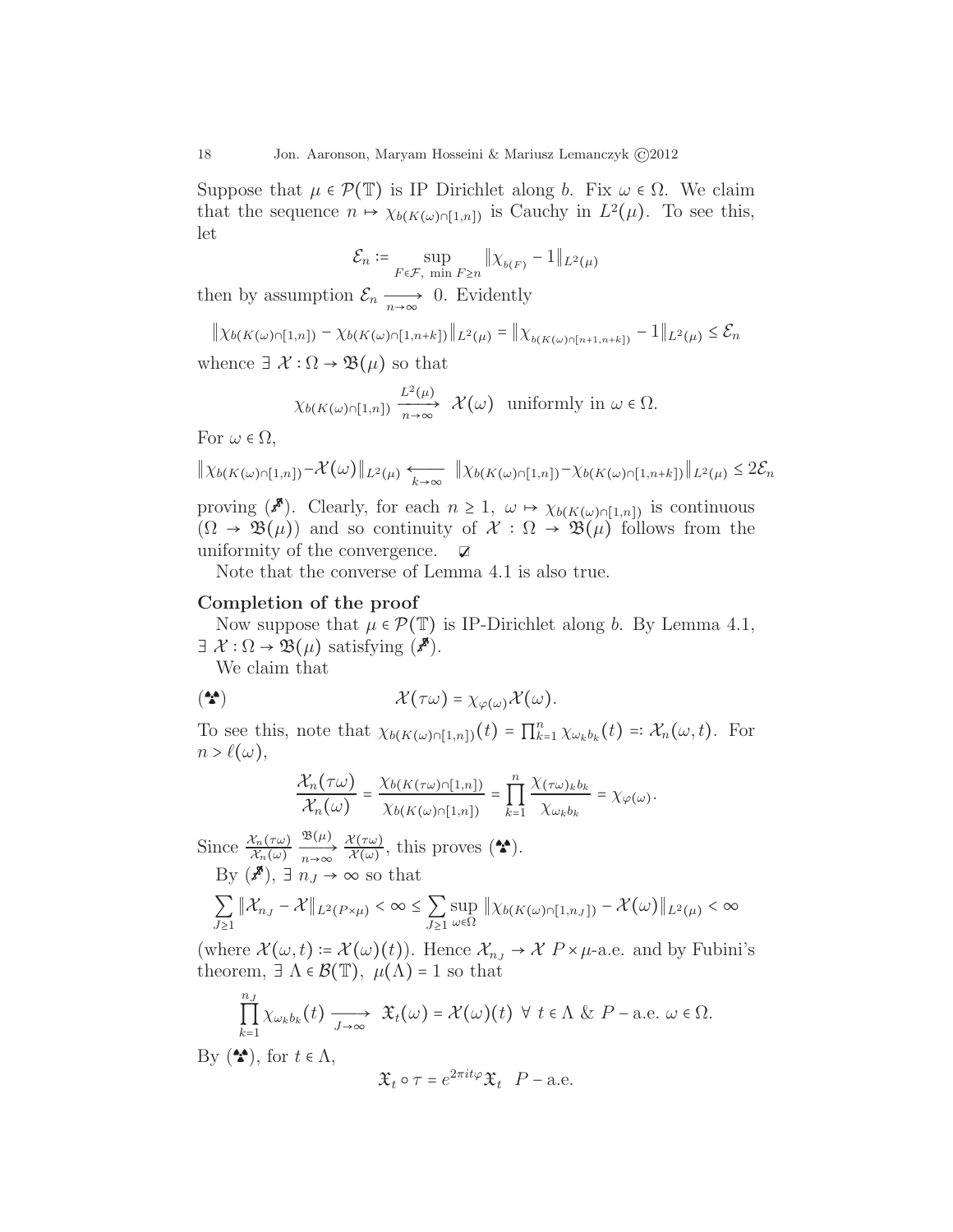and  $t \in \mathcal{T}(\tau, \varphi)$ . By  $(\mathbb{R} \mathcal{F}), t \in G_2(b)$ .  $\qquad \mathcal{F}$ 

The following example shows that the converse to Theorem 2 is false.

Example 4.2  $\exists b \in \mathbb{N}^{\mathbb{N}}(\uparrow) \& \mu \in \mathcal{P}(\mathbb{T})$  non-atomic, not IP-Dirichlet along b but so that  $\mu(G_2(b)) = 1$ .

## Construction:

Define  $b \in \mathbb{N}^{\mathbb{N}}(\uparrow)$  by  $b_n := \prod_{k=1}^n a_k$  with  $a_k := k+1$ . Consider the mapping  $t : \Omega = \prod_{k\geq 1} \{0,1\} \rightarrow [0,1]$  defined by

$$
t(\omega)=t(\omega_1,\omega_2,\dots):=\sum_{n\geq 1}\frac{\omega_n}{b_n}.
$$

This is injective and Borel measurable, so  $t(\Omega)$  is an uncountable, Borel set in  $[0,1]$ . We claim that

$$
t(\Omega) \subset G_2(b).
$$

## Proof of  $(\circledast)$

For  $\omega \in \Omega$  and  $N \geq 1$ , we have that

$$
b_N t(\omega) = \frac{\omega_{N+1}}{a_{N+1}} + \frac{1}{a_{N+1}} \sum_{k \geq 2} \frac{\omega_{N+k}}{a_{N+2} \dots a_{N+k}} \mod 1.
$$

Now

$$
\big|\sum_{k\geq 2}\frac{\omega_{N+k}}{a_{N+2}\ldots a_{N+k}}\big|\leq \sum_{k\geq 2}\frac{1}{a_{N+2}\ldots a_{N+k}}<\frac{1}{a_{N+1}}.
$$

Thus, we have

$$
(\mathbf{u}) \qquad \qquad \langle b_N t(\omega) \rangle = \frac{\omega_{N+1}}{a_{N+1}} + \theta_N(\omega) \quad \text{where} \quad \theta_N \le \frac{1}{a_{N+1}^2},
$$

whence  $|\langle b_N t(\omega) \rangle|^2 \leq \frac{2}{N^2}$  and

$$
\sum_{k=1}^{\infty} |\langle b_k t(\omega) \rangle|^2 \leq \frac{\pi}{3}. \quad \nabla \quad (\&\Phi)
$$

Now define  $P \in \mathcal{P}(\Omega)$  by  $P \coloneqq \prod_{k \geq 1} (\frac{1}{2})$  $rac{1}{2}\delta_0 + \frac{1}{2}$  $\frac{1}{2}\delta_1$ ) and set  $\mu \coloneqq P \circ t^{-1}$ , then  $\mu \in \mathcal{P}(G_2(b))$ . We now show that  $\mu$  is not IP-Dirichlet along b.

Fix  $1 < \lambda < e^{\frac{1}{3}}$ , then by  $(\mathbf{m})$ ,

$$
\Big|\sum_{\lambda^N-\sum_{\lambda^N
$$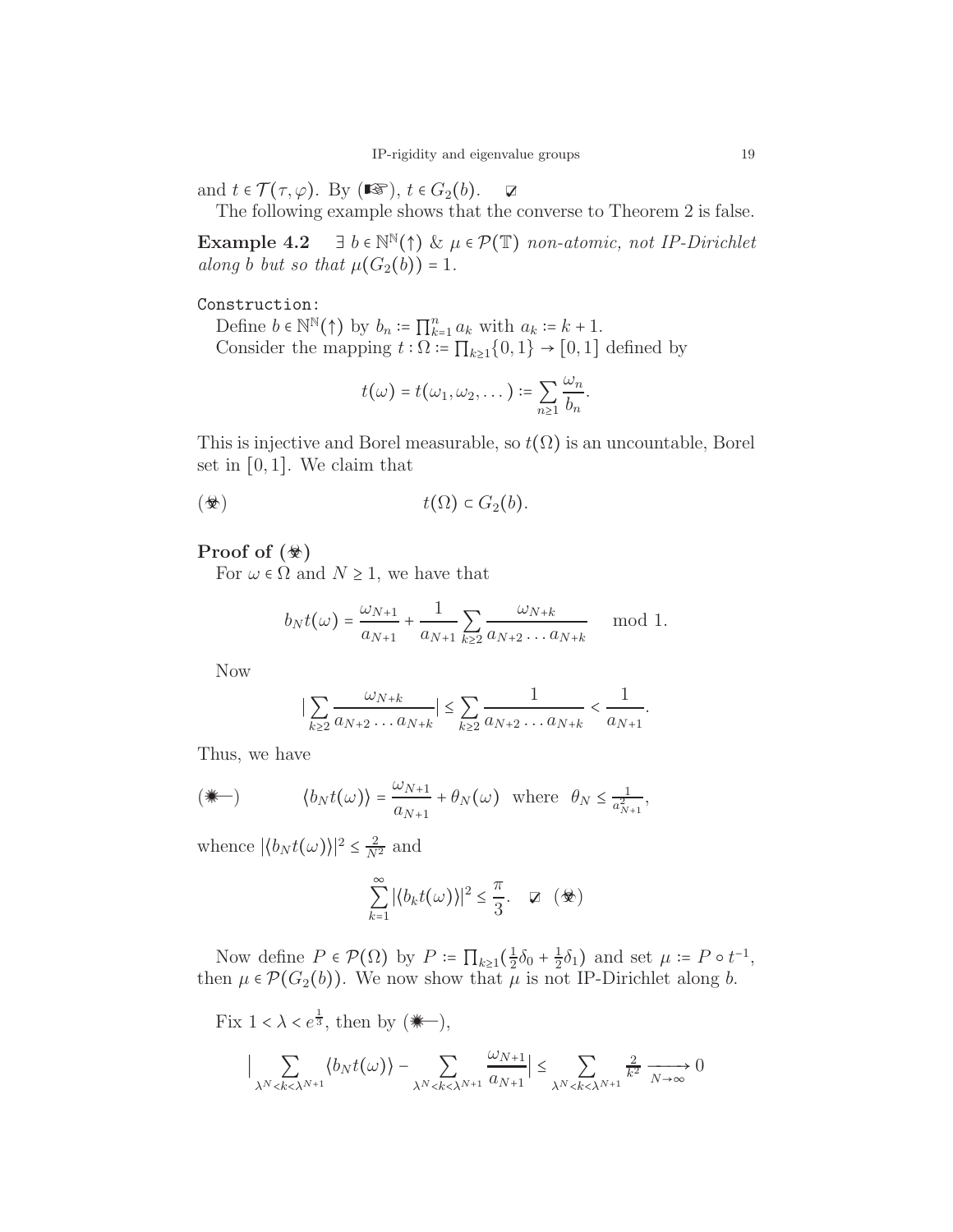and setting  $s_n \coloneqq \sum_{j=1}^n \omega_j$ ,  $\kappa_n \coloneqq [\lambda^n]$ ,  $\ell_n \coloneqq [\lambda^{n+1}]$ , we have

$$
\sum_{\lambda^N < k < \lambda^{N+1}} \frac{\omega_k}{a_k} = \sum_{\kappa_N \le k \le \ell_N} \frac{s_k - s_{k-1}}{k+1} \\
= \sum_{\kappa_N \le k \le \ell_N} \frac{s_k}{k+1} - \sum_{\kappa_N - 1 \le k \le \ell_N - 1} \frac{s_k}{k+2} \\
= \frac{s_{\ell_N}}{\ell_N + 1} - \frac{s_{\kappa_N}}{\kappa_N + 2} + \sum_{\kappa_N \le k \le \ell_N - 1} \frac{s_k}{(k+1)(k+2)}.
$$

By the SLLN, we have

$$
\frac{s_N}{N} \xrightarrow[N \to \infty]{} \frac{1}{2} \quad \text{a.s.}
$$

Writing  $\Gamma_N \approx \Delta_N$  as  $N \to \infty$  to mean  $\Gamma_N \approx \Delta_N \xrightarrow[N \to \infty]{} 0$ , we have for *P*-a.e.  $\omega \in \Omega$ , as  $N \to \infty$ :

$$
\sum_{\lambda^N < k < \lambda^{N+1}} \langle b_N t(\omega) \rangle \approx \sum_{\lambda^N < k < \lambda^{N+1}} \frac{\omega_k}{a_k}
$$
\n
$$
= \frac{s_{\ell_N}}{\ell_N + 1} - \frac{s_{\kappa_N}}{\kappa_N + 2} + \sum_{\kappa_N \le k \le \ell_{N-1}} \frac{s_k}{(k+1)(k+2)}
$$
\n
$$
\approx \sum_{\kappa_N \le k \le \ell_{N-1}} \frac{1}{2k}
$$
\n
$$
\longrightarrow \log \lambda.
$$

Thus

$$
\sup_{F \in \mathcal{F}, \min F > \lambda^N} \|\chi_{b(F)} - 1\|_{L^2(\mu)}^2 \ge \mathbb{E}\left(\left|\exp\left[2\pi i \sum_{\lambda^N < k < \lambda^{N+1}} b_N t(\omega)\right] - 1\right|^2\right) \\
\ge 4\mathbb{E}\left(\left|\sum_{\lambda^N < k < \lambda^{N+1}} \langle b_N t(\omega) \rangle\right|^2\right) \\
\longrightarrow 2\log \lambda. \quad \boxtimes
$$

## §5 Remarks on the thickness of rigidity sequences

Remark 5.1. Rigidity sequences for weakly mixing transformations can be arbitrarily "large" within the limitation of density zero.

It follows from the definitions that for  $b \in \mathbb{N}^{\mathbb{N}}(\uparrow)$  a growth sequence,

$$
|\text{FS}(b) \cap [1, n]| \asymp 2^{c(n)}
$$

where  $c(n) = \min\{k \geq 1 : b_k \geq n\}$  and if  $T \in MPT(X, \mathcal{B}, m)$  is IP-rigid along b, one might expect a rigid sequence at least of this thickness.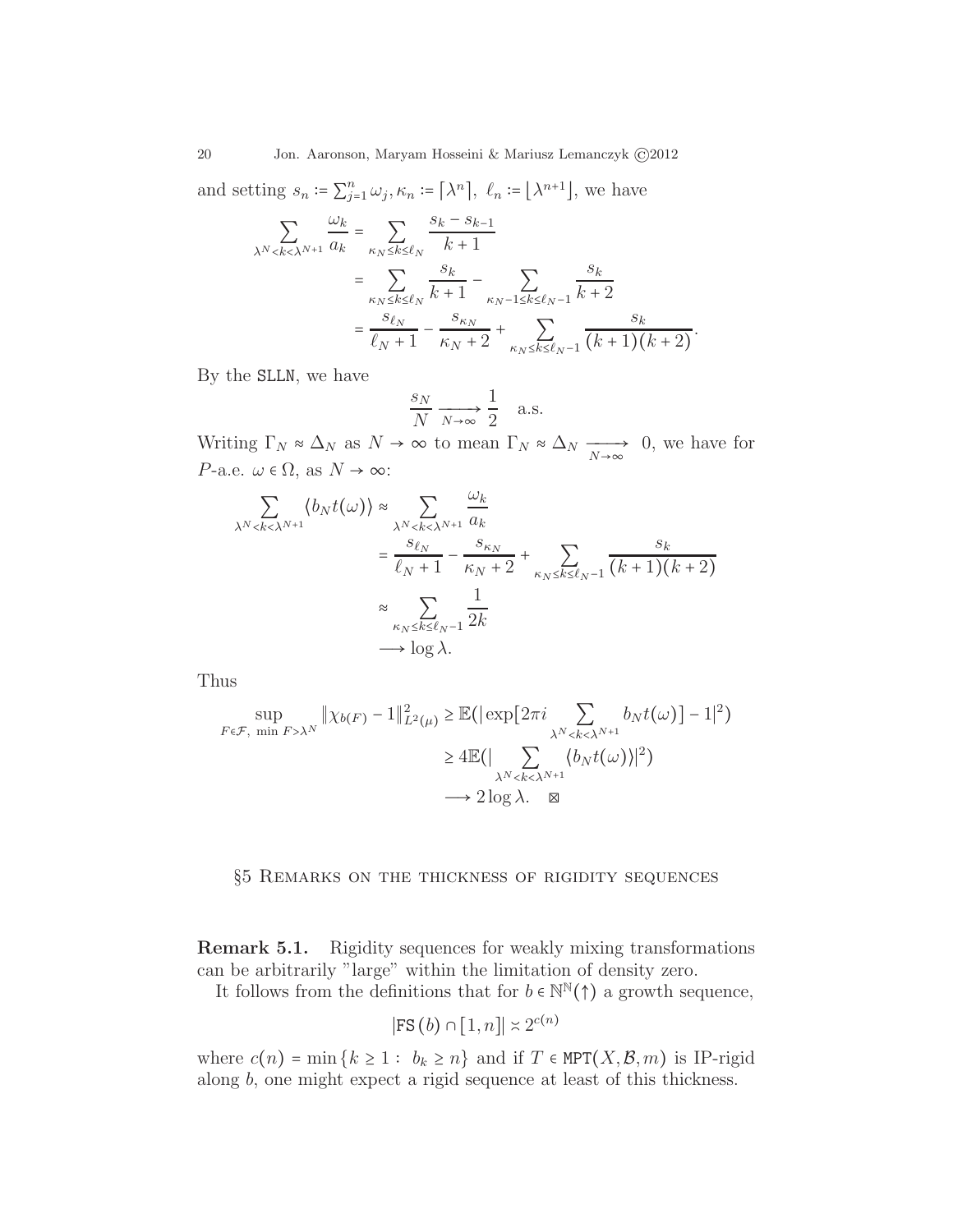Indeed, in this case, by Theorem 2,  $\sigma_T(e(\mathfrak{T})^c) = 0$  where  $\mathfrak{T}$  is the dyadic tower with growth sequence b (since by [AN]  $e(\mathfrak{T}) = G_2(b)$ ). By theorem 4 in  $[A2] \exists L \in \mathbb{N}$  with

$$
T^n\xrightarrow[n\to\infty,n\in L]{\text{MPT}}\text{Id }\&\frac{|L\cap[1,n]|}{2^{c(n)}}\xrightarrow[n\to\infty]{\infty}.
$$

By the Corollary in [A2],  $\forall a(n) > 0, \frac{a(n)}{n} \longrightarrow_{n \to \infty} 0$ , there is a weakly mixing  $T \in \text{MPT}(X,\mathcal{B},m)$  and  $L \subset \mathbb{N}$  such that

$$
T^n \xrightarrow[n \to \infty, n \in L]{\text{MPT}} \text{Id} \& \frac{|L \cap [1, n]|}{a(n)} \xrightarrow[n \to \infty]{n \to \infty} \infty.
$$

For more on this phenomenon, see §3 in [BJLR].

**Remark 5.2.** Let  $b \in \mathbb{N}^{\mathbb{N}}(\uparrow)$  be a growth sequence and suppose that  $H - dim(G_1(b)) > \alpha$  (where  $\alpha \in (0,1)$  and H-dim denotes Hausdorff dimension).

We claim that  $\exists T \in MPT$  weakly mixing & IP-rigid along b with the property that for any sequence  $L \subset \mathbb{N}$  along which T is rigid:

$$
\text{(}\mathfrak{D}\text{)} \qquad \qquad \sum_{n=1}^{\infty} \frac{|L \cap [1, n]|}{n^{2-\alpha}} < \infty.
$$

Note that it follows from this that  $\sum_{n=1}^{\infty} \frac{2^{c(n)}}{n^{2-\alpha}} < \infty$ . Proof of  $(\mathcal{D})$ 

# As in the proof of theorem 1 of [A3], it follows from Frostman's theorem ([Fr], see also [KS]) that  $\exists \mu \in \mathcal{P}(G_1(b))$  so that

$$
\sum_{n=1}^\infty \frac{|\widehat{\mu}(n)|}{n^{1-\alpha}} < \infty.
$$

Let  $T \in \text{MPT}(X,\mathcal{B},m)$  be the associated Gaussian automorphism. By Proposition 1,  $T$  is IP-rigid along  $b$ .

Suppose that T is rigid along  $L \subset \mathbb{N}$ . In particular  $\exists N \geq 1$  so that  $|\widehat{\mu}(n)| \geq \frac{1}{2}$  $\frac{1}{2}$   $\forall$   $n \in L$ ,  $n > N$ .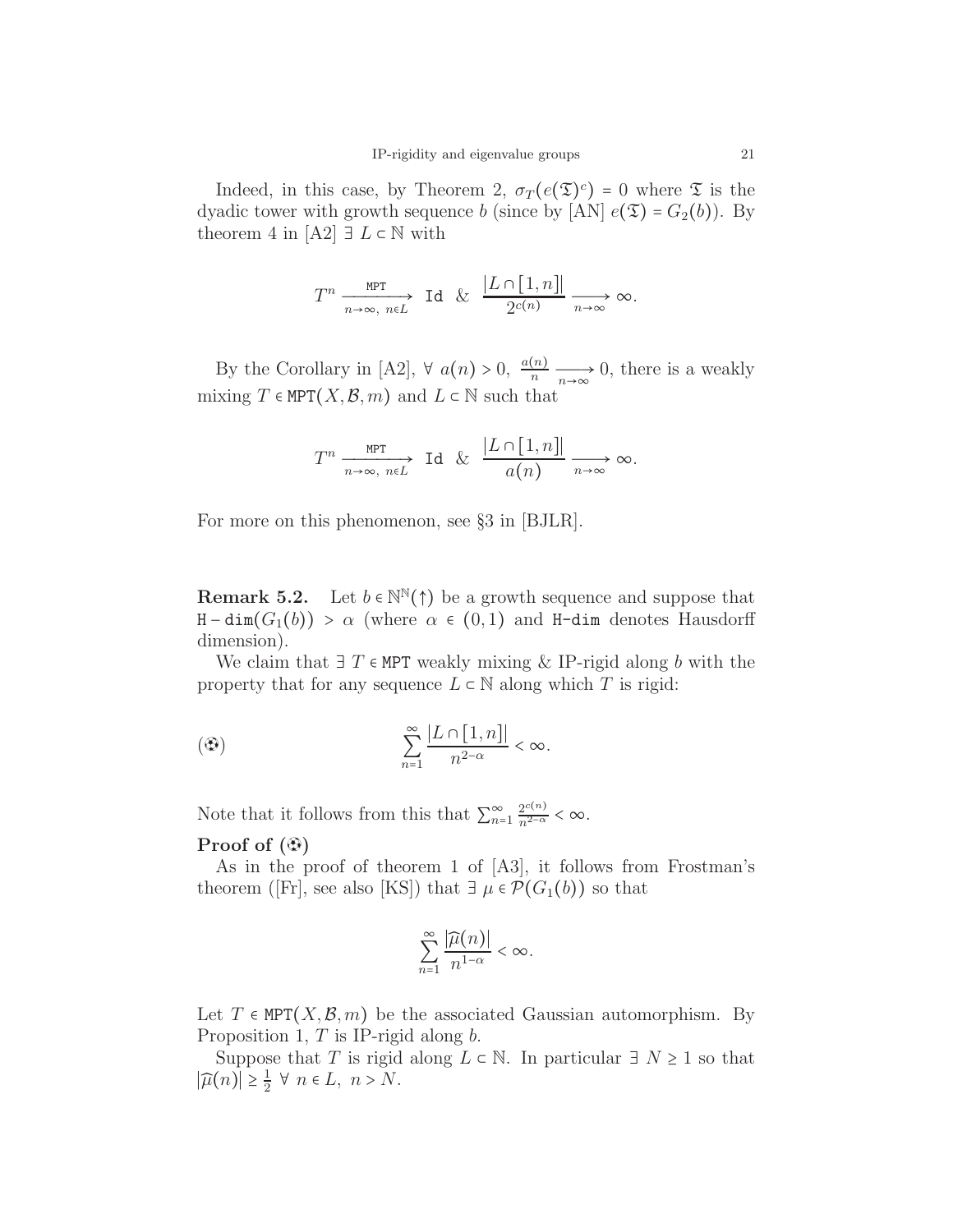It follows that

$$
\sum_{n=1}^{\infty} \frac{|L \cap [1, n]|}{n^{2-\alpha}} = \sum_{n=1}^{\infty} \sum_{k=1}^{n} 1_L(k) \frac{1}{n^{2-\alpha}}
$$

$$
= \sum_{k=1}^{\infty} 1_L(k) \sum_{n=k}^{\infty} \frac{1}{n^{2-\alpha}}
$$

$$
\leq \frac{1}{1-\alpha} \sum_{k=1}^{\infty} 1_L(k) \frac{1}{k^{1-\alpha}}
$$

$$
\leq \frac{N}{1-\alpha} + \frac{2}{1-\alpha} \sum_{k=N+1}^{\infty} \frac{|\widehat{\mu}(k)|}{k^{1-\alpha}}
$$

$$
< \infty. \quad \mathbb{Z}(\bigoplus)
$$

**Remark 5.3.** The condition  $(\mathcal{D})$  is sharp. In §5 of [A3],  $\forall \alpha \in (0,1)$ a growth sequence  $b^{(\alpha)} \in \mathbb{N}^{\mathbb{N}}(\uparrow)$  is exhibited with

$$
\text{H-dim}(G_1(b^{(\alpha)})) = \alpha \& 2^{c^{(\alpha)}(n)} \gg n^{1-\alpha}
$$

whence if  $T \in \text{MPT}(X,\mathcal{B},m)$  is so that  $\sigma_T(G_2(b)) = 1$ , then (again by theorem 4 in [A2])  $\exists L \subset \mathbb{N}$  rigid for T with  $\frac{|L \cap [1,n]|}{n^{1-\alpha}} \to \infty$  and therefore

$$
\sum_{n=1}^{\infty} \frac{|L \cap [1, n]|}{n^{2-\alpha}} = \infty.
$$

#### **REFERENCES**

- [A1] J. Aaronson, An introduction to infinite ergodic theory; Mathematical Surveys and Monographs, 50. American Mathematical Society Providence, RI(1997)
- [A2] J. Aaronson, Rational ergodicity, bounded rational ergodicity and some continuous measures on the circle. A collection of invited papers on ergodic theory. Israel J. Math. 33 (1979), no. 3-4, 181–197 (1980).
- [A3] J. Aaronson, The eigenvalues of non-singular transformations. Israel Journal of Math. 45, 297-312 (1983).
- [AN] J. Aaronson, M.G. Nadkarni,  $L_{\infty}$  eigenvalues and  $L_2$  spectra of non-singular transformations, Proc. London Math. Soc. 930 55 91987), 538-570.
- [BJLR] V. Bergelson, A. del Junco, M. Lemanczyk, J. Rosenblatt, Rigidity and non-recurrence along sequences, submitted (arxiv.org/pdf/1103.0905).
- [CFS] I.P. Cornfeld, S.V. Fomin, Y.G. Sinai, Ergodic Theory, Springer-Verlag, New York, 1982.
- [E] H. G. Eggleston, Sets of fractional dimensions which occur in some problems of number theory, Proceedings of the London Mathematics Soc (2) 54 (1952) 42-93.
- [EG] T. Eisner, S. Grivaux,Hilbertian Jamison sequences and rigid dynamical systems, J. Functional Analysis 261 (2011), 2013-2052.
- [ET] P. Erdős and S. J. Taylor, On the set of points of convergence of a lacunary trigonometric series and the equidistribution properties of related sequences, Proceedings of the London Mathematics Society (3) 7 (1957) 598-615.